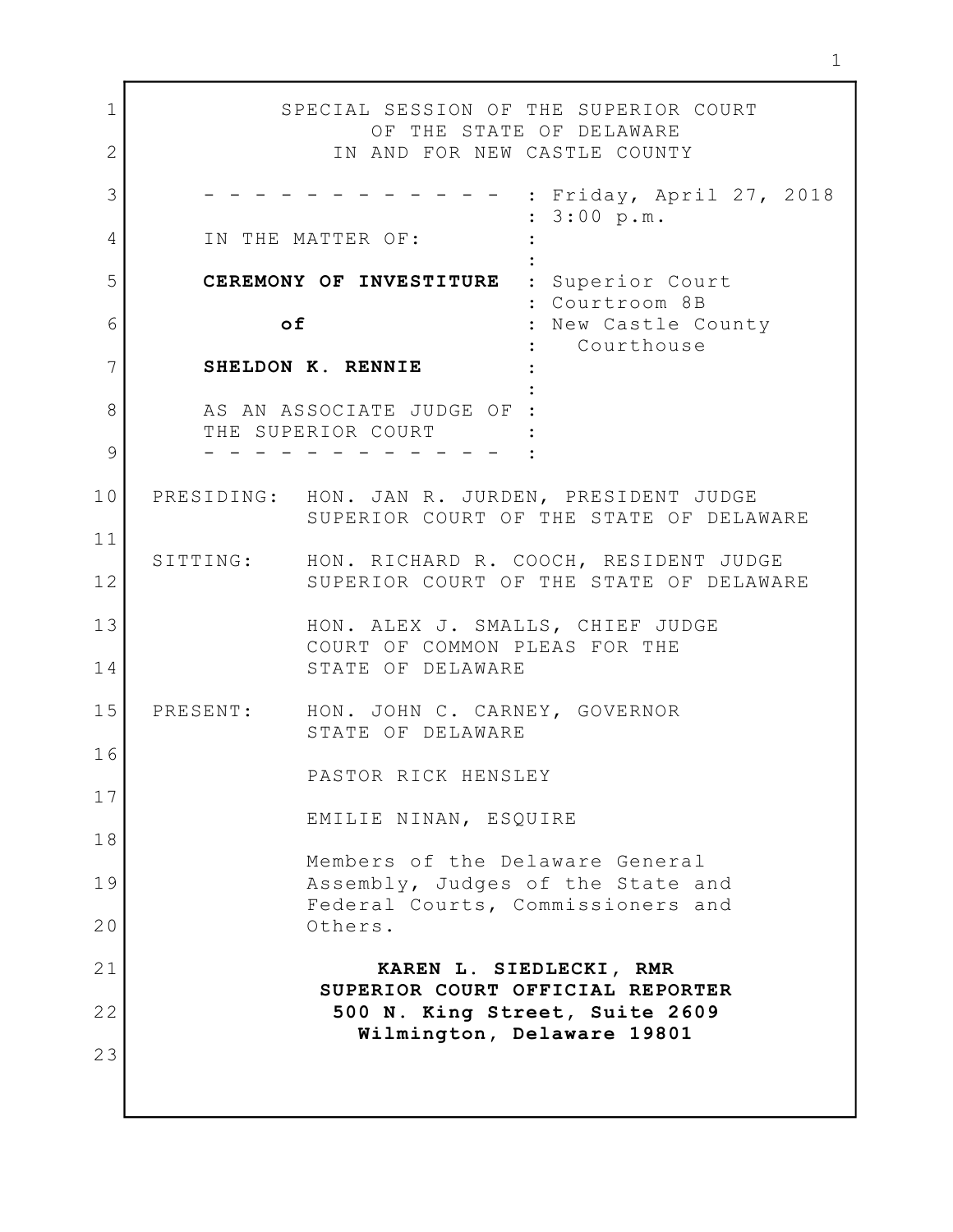April 27, 2018 2<br>
April 27, 2018<br>
Courtroom 8B<br>
3:00 3:00 3 PRESENT: 4 As noted.  $\mathcal{L} = \mathcal{L} \times \mathcal{L}$  , where  $\mathcal{L} = \{ \mathcal{L} \times \mathcal{L} \times \mathcal{L} \times \mathcal{L} \}$ PRESIDENT JUDGE JURDEN: Good afternoon. 6 AUDIENCE: Good afternoon. 7 8 PRESIDENT JUDGE JURDEN: And we welcome you 9 to this Special Session for the Investiture of the (1986) 10 | Honorable Sheldon K. Rennie as a judge of the The 11 Superior Court. 12 Joining me on the bench today is my colleague, I 13 Resident Judge Richard Cooch, and the Chief Judge of 14 | the Court of Common Pleas, Alex J. Smalls. And 15 Seated in the jury box are our colleagues of the 16 Superior Court. I'd like to invite Pastor Rick Hensley to come 17 18 forward for the invocation. Welcome, Pastor. 19 Ladies and gentlemen, will you please stand 20 21 for the invocation. PASTOR HENSLEY: Would you join me in 22 prayer?  $\boxed{1}$  $2 \mid$  $\overline{5}$ 23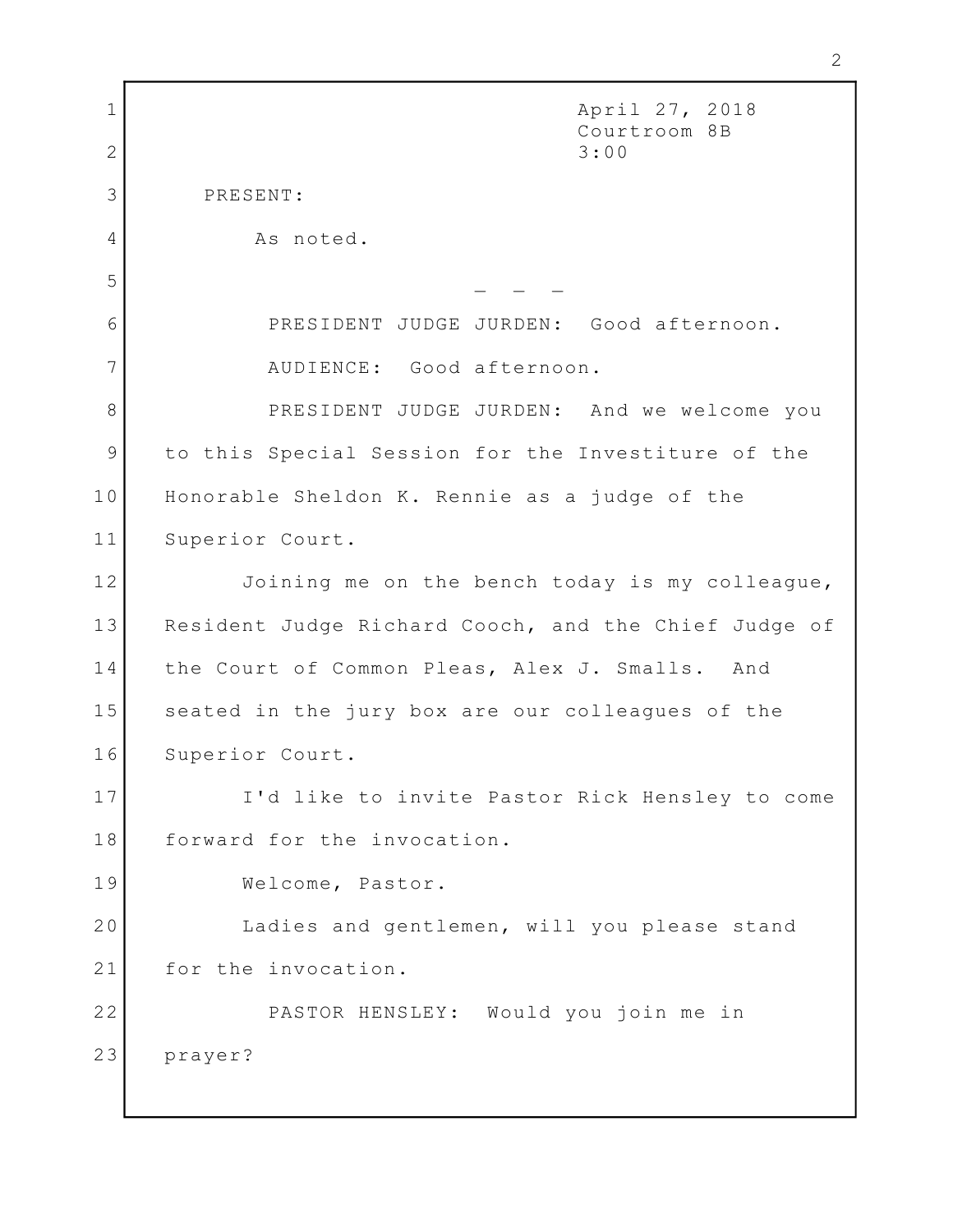(Invocation by Pastor Rick Hensley.) 1 2 PRESIDENT JUDGE JURDEN: Thank you very 3 much.

We're honored to have with us today Governor 4 Carney and many other distinguished guests and 5 members of the bench and bar, including Superior 6 Court alumnae Justice Ridgely, Vice Chancellor 7 8 Slights and Josh Martin.

9 There are so many guests today, I would love to be able to recognize them all. And I don't want 10 11 to take the time away from Judge Rennie. So I'm not | 12 | going to do that. But I do want to thank all you very much for being here for this special occasion 13 and extend a very hearty welcome to you. 14

And I also want to extend a warm welcome on 15 behalf of the Superior Court to Judge Rennie's 16 17 | family who are able to be with us here today. I'd | 18 | like to introduce them. Judge Rennie's wife, Theory . Their children: 19 20 | Constant Ludge Rennie's parents, the constant of the constant of the constant of the constant of the constant of the constant of the constant of the constant of the constant of the constant of the constant of the cons . And unfortunately 22 her father was not able to attend today. Judge Rennie's brother and sister-in-law, 21 23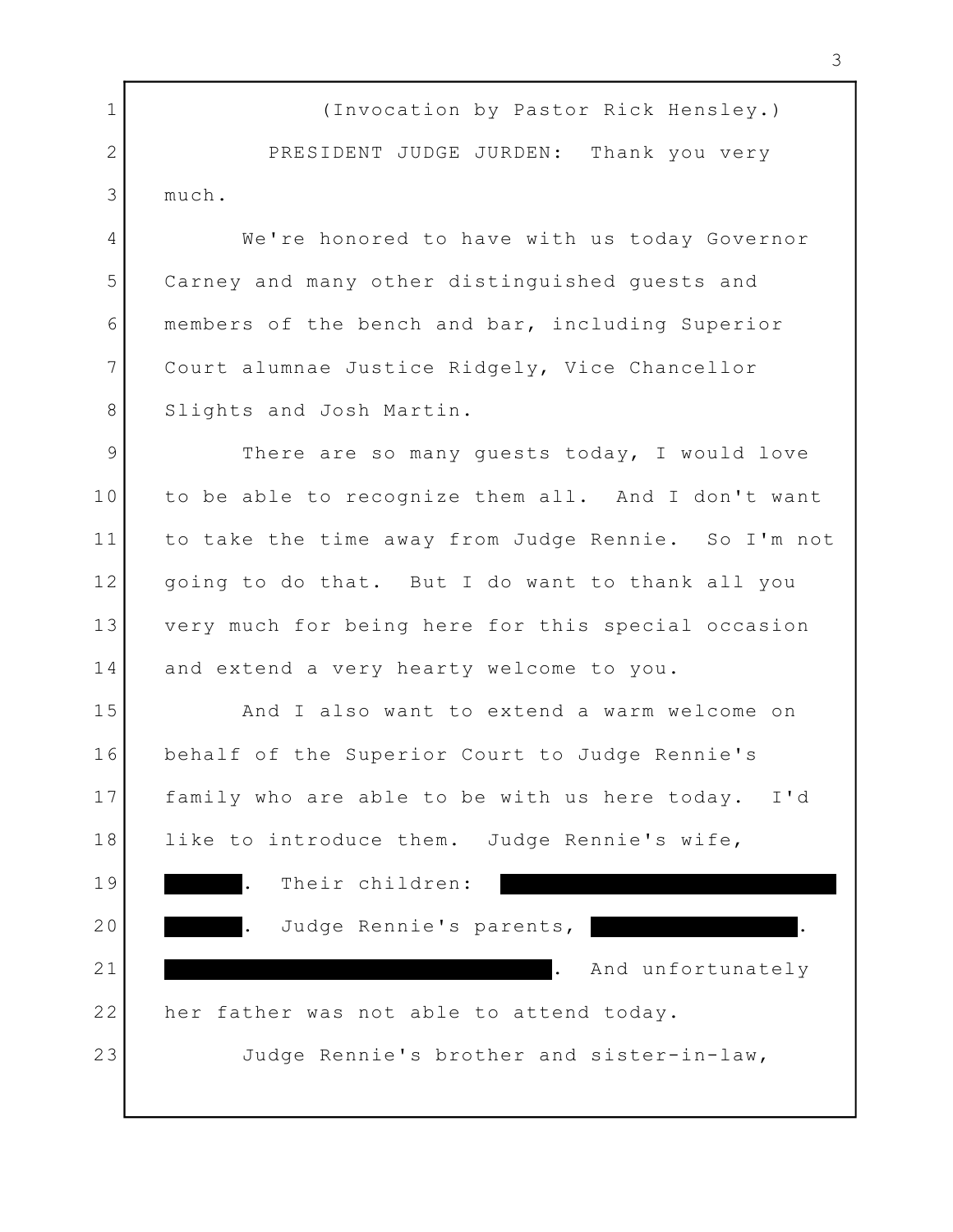<u>. In the contract of the contract of the contract of the contract of the contract of the contract of the contract of the contract of the contract of the contract of the contract of the contract of the contract of the cont</u> 5 and I now ask to to come forward and lead us all in the Pledge of 6 Allegiance, please. 7 8 (Pledge of Allegiance led by .) 10 | PRESIDENT JUDGE JURDEN: Judge Rennie, I know I can say for all my colleagues and myself that 11 we are very happy and truly grateful to have you 12 join our ranks. 13 Others here are going to attest to your many 14 15 | fine qualities, accomplishments and qualifications. | 16 But let me just say, we could not ask for a better | colleague. 17 You are no stranger to this Court. You 18 clerked here many, many years ago. And a wise 19 individual, who's here, Mark Vavala, pointed to you 20 21 and said, "I think you should be a judge." And he l 22 had a good feeling and it's borne out. You have a wealth of experience. You're  $1$ 2  $3 \mid$  4 9 23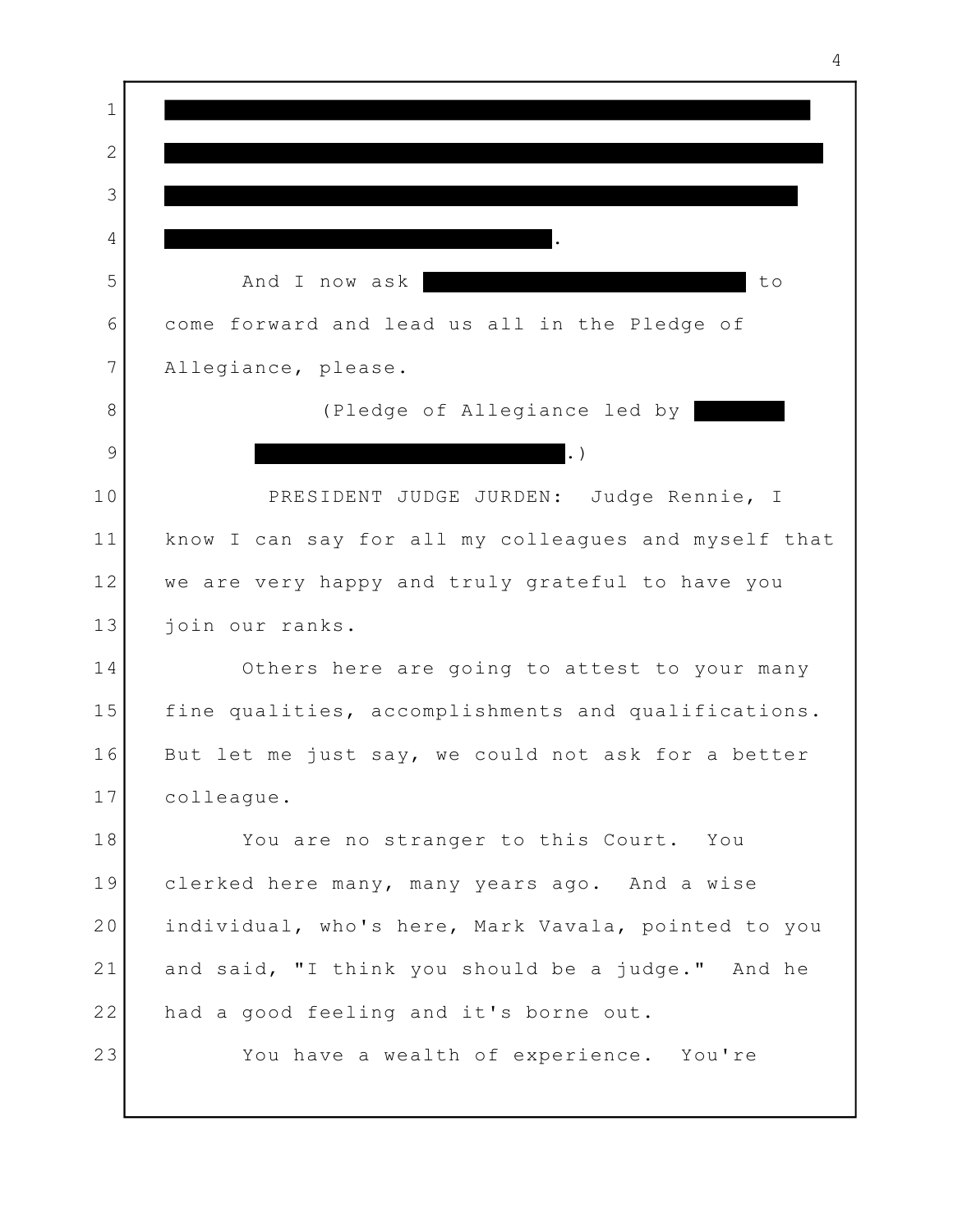1 smart, diligent, hard working and professional. 2 You're humble, you're earnest, you're honest and 3 fair, and you're compassionate. You possess an 4 excellent judicial temperament. We're grateful for ( your willingness to serve the public in this 5 capacity, truly. 6 Resident Judge Cooch, before Chief Judge 7 8 Smalls administers the oath, would you like to say a few words? 9 RESIDENT JUDGE COOCH: Well, I would, thank 10 you. 11 I'm just so pleased to join President Judge 12 13 Jurden extending the warmest of welcomes to Judge (1988) 14 Rennie. I speak not only for New Castle County 14 15 | judges and commissioners, but for the greater New | Castle County Superior Court family, of which you 16 are now a part. 17 We're all here, not only to welcome you, but 18 to support you, advise you, help in every way 19 20 | possible, and in probably a very short time we'll be | 21 asking you for advice and your thoughts on matters.  $\vert$ 22 So, Judge Rennie, welcome aboard. PRESIDENT JUDGE JURDEN: Chief Judge Smalls 23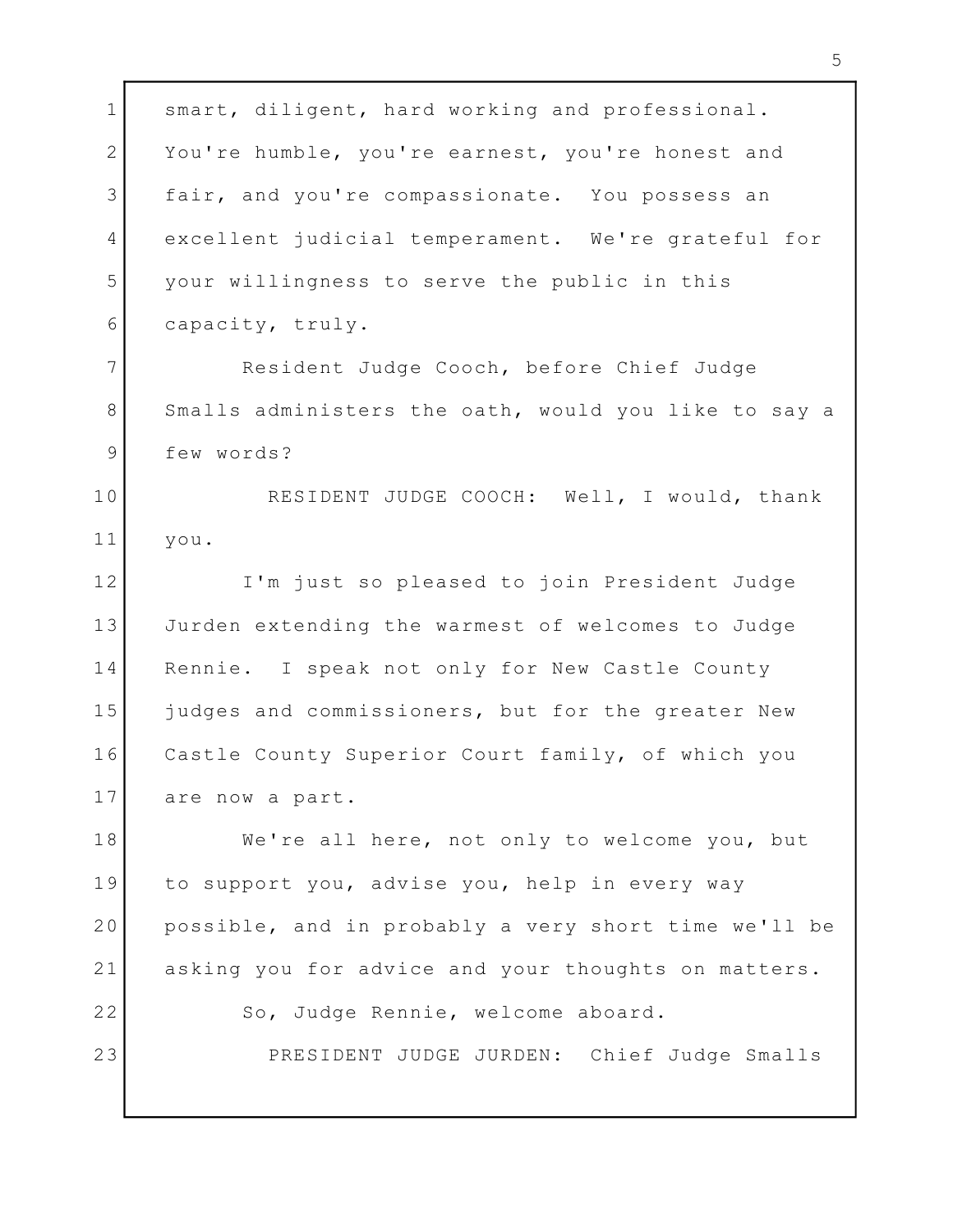will administer the oath. And Judge Rennie's wife 1 2 will hold the bible. 3 and Judge Rennie, just for your edification, 4 | the Superior Court is 187 years old, and you will be | the 101st judge. 5 CHIEF JUDGE SMALLS: Are you prepared to 6 7 take the oath of office? 8 JUDGE RENNIE: I am. CHIEF JUDGE SMALLS: If you will repeat 9 after me. "I, Sheldon Rennie." 10 JUDGE RENNIE: I, Sheldon Rennie. 11 CHIEF JUDGE SMALLS: "Do proudly swear." 12 13 JUDGE RENNIE: Do proudly swear. 14 CHIEF JUDGE SMALLS: "To carry out the responsibilities." 15 JUDGE RENNIE: To carry out the 16 17 Presponsibilities. CHIEF JUDGE SMALLS: "Of the office of." 18 19 JUDGE RENNIE: Of the office of. 20 CHIEF JUDGE SMALLS: "Judge of." 21| JUDGE RENNIE: Judge of. Superior Court? 22 CHIEF JUDGE SMALLS: "Superior Court." (Laughter.) 23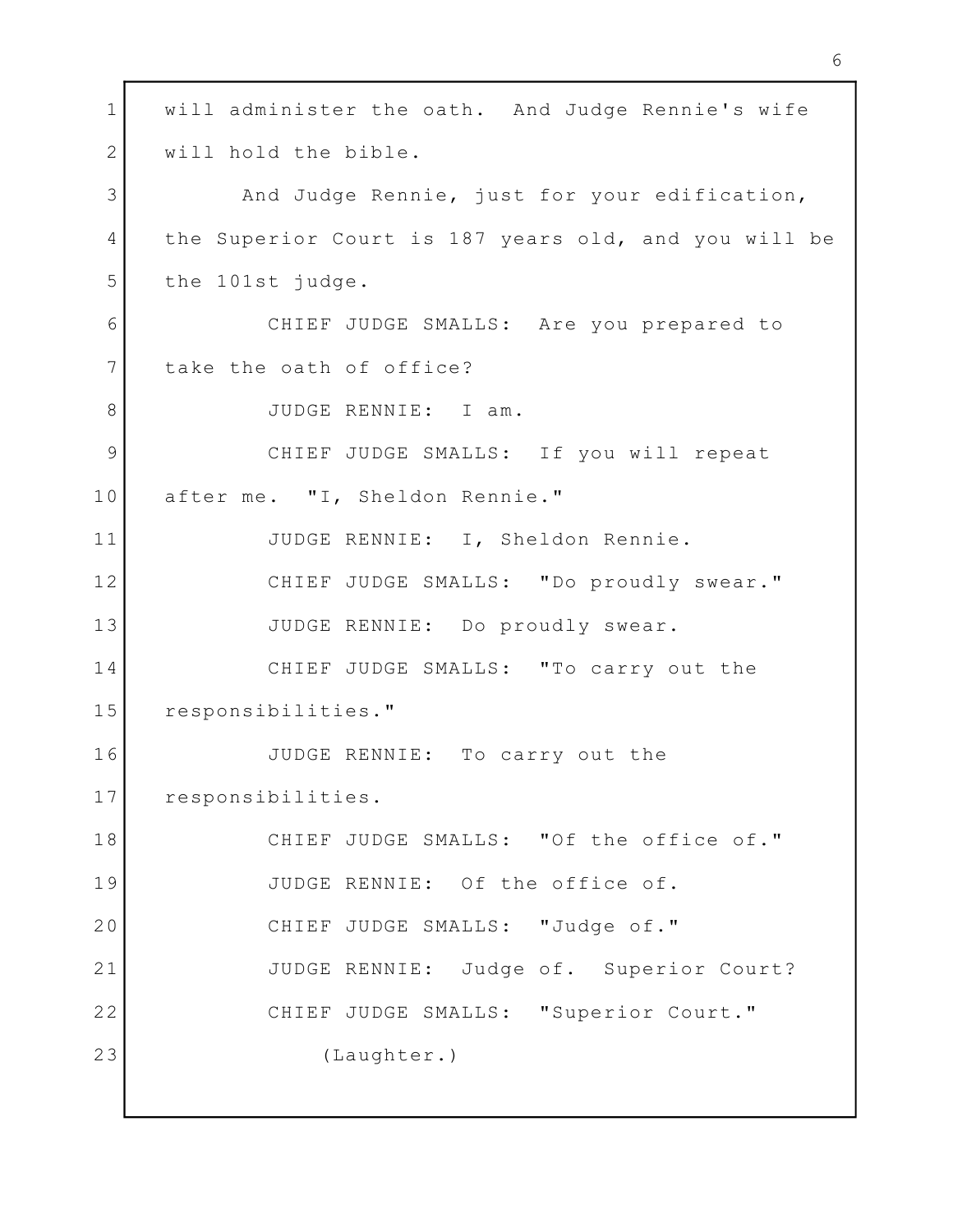CHIEF JUDGE SMALLS: "To the best of my 1 2 ability." JUDGE RENNIE: To the best of my ability. 3 4 CHIEF JUDGE SMALLS: "Freely acknowledging." | JUDGE RENNIE: Freely acknowledging. 5 CHIEF JUDGE SMALLS: "That the powers of 6 7 this office." 8 SUDGE RENNIE: That the powers of this 9 office. CHIEF JUDGE SMALLS: "Flow from the people 10 11 I'm privileged to represent." JUDGE RENNIE: Flow from the people that I'm 12 13 privileged to represent. CHIEF JUDGE SMALLS: "I further swear." 14 JUDGE RENNIE: I further swear. 15 CHIEF JUDGE SMALLS: "Always to place." 16 17 JUDGE RENNIE: Always to place. CHIEF JUDGE SMALLS: "The public interest." 18 19 JUDGE RENNIE: The public interest. CHIEF JUDGE SMALLS: "Above any special or 20 personal interest." 21 JUDGE RENNIE: Above any special or personal 22 interest. 23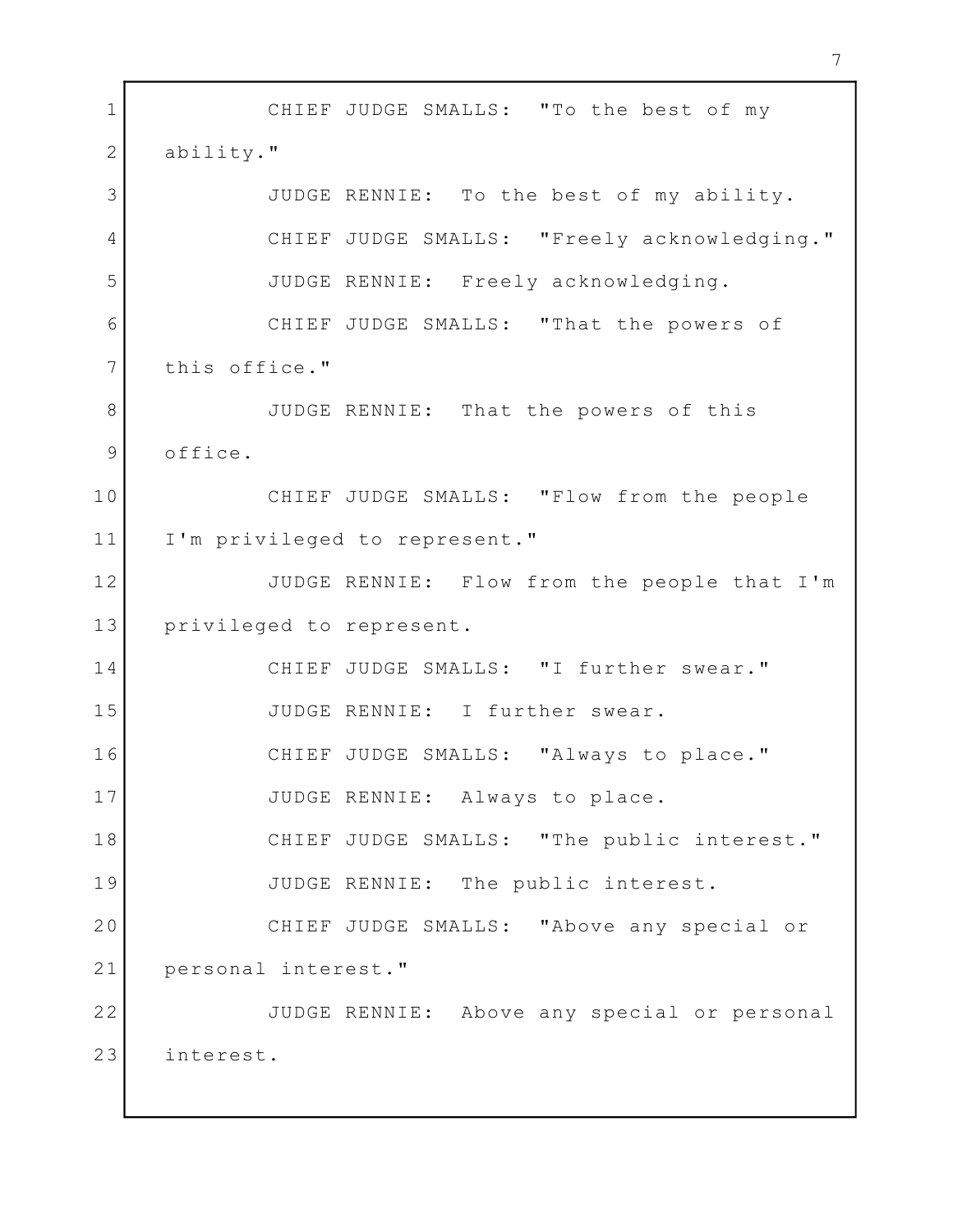1 CHIEF JUDGE SMALLS: "And to respect." 2 JUDGE RENNIE: And to respect. CHIEF JUDGE SMALLS: "The right of future 3 4 generations." JUDGE RENNIE: The right of future 5 6 generations. CHIEF JUDGE SMALLS: "To share the rich 7 8 historic." JUDGE RENNIE: To share the rich historic. 9 CHIEF JUDGE SMALLS: "And natural heritage." 10 JUDGE RENNIE: And natural heritage. 11 CHIEF JUDGE SMALLS: "Of Delaware." 12 JUDGE RENNIE: Of Delaware. 13 14 CHIEF JUDGE SMALLS: "In doing so." JUDGE RENNIE: In doing so. 15 CHIEF JUDGE SMALLS: "I will always uphold 16 and defend." 17 JUDGE RENNIE: I will always uphold and 18 defend. 19 20 CHIEF JUDGE SMALLS: "The constitutions." 21 JUDGE RENNIE: The constitutions. 22 CHIEF JUDGE SMALLS: "Of my country." JUDGE RENNIE: Of my country. 23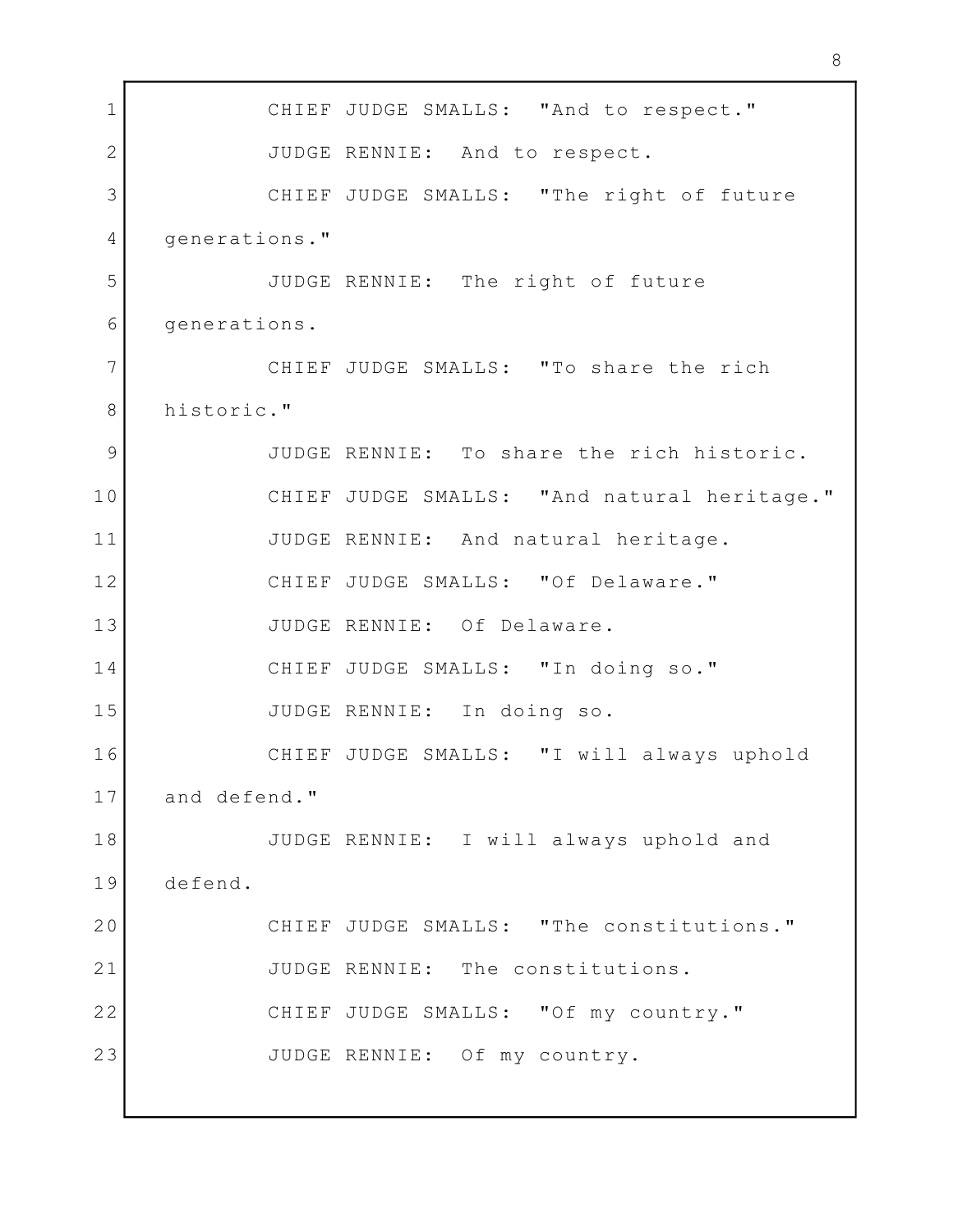1 CHIEF JUDGE SMALLS: "And my state." 2 JUDGE RENNIE: And my state. CHIEF JUDGE SMALLS: "So help me God." 3 JUDGE RENNIE: So help me God. 4 (Applause.) 5 PRESIDENT JUDGE JURDEN: Judge Rennie is 6 7 now, with the assistance of his parents, going to 8 put on his robe. And the robe is a sign of impartiality. 9 Come on forward, Mr. and Mrs. Rennie. 10 (Robing assisted by 11 .) PRESIDENT JUDGE JURDEN: Welcome to the 13 14 Superior Court, Judge Rennie. (Applause.) 15 PRESIDENT JUDGE JURDEN: Come on up. 16 17 at this time, the Court is very pleased to the M 18 | recognize the Honorable John C. Carney, Governor of 19 the State of Delaware. 20 Welcome, Governor. 21| GOVERNOR CARNEY: President Judge Jurden, | 22 Resident Judge Cooch, Chief Judge Smalls, other members of the judiciary, and your wonderful 12 23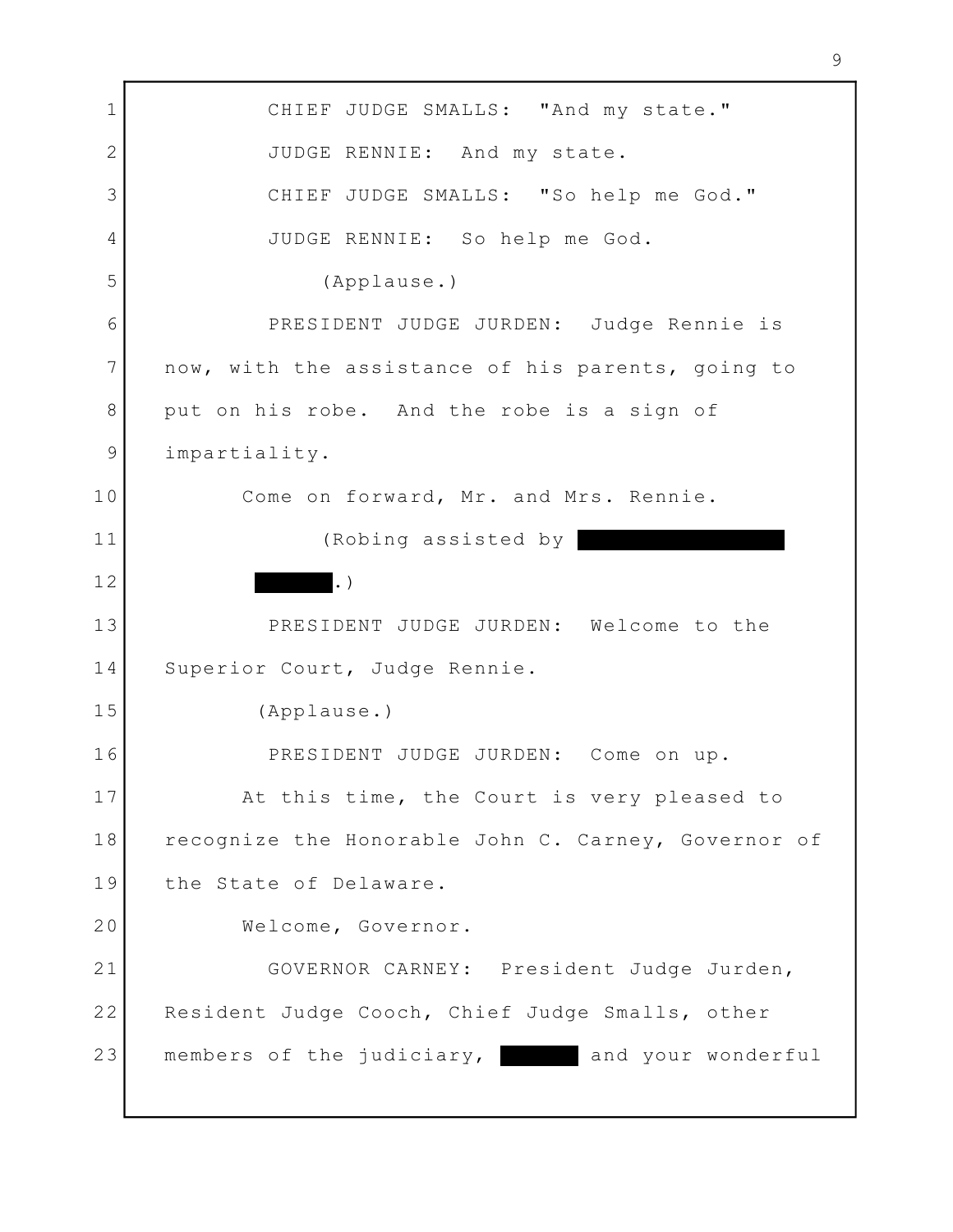, the Rennie family, I am 2 So happy to be here to mark this special occasion (1986) with all of you. 3 1 children,

4 T was a little worried when Judge Smalls was delivering the Oath of Office, as he got to the 5 office itself, I thought he might put in "Judge of 6 7 the Court of Common Pleas."

8 PRESIDENT JUDGE JURDEN: I was worried, too. 9 | GOVERNOR CARNEY: I think Judge Rennie had 10 | that same hesitation. And he quickly filled the 11 | void so there was no confusion about where we are or | where you were headed. 12

Nominating judges is actually one of the 13 14 | hardest things I have to do as governor. The math | isn't very good for one who seeks political office. 15 You make one person happy and at least two or more 16 are disappointed. 17

I'm not a lawyer and so I try to get advice 18 from as many lawyers and others as I can. As you 19 all no doubt know, lawyers can be opinionated from 20 21 | time to time. And I normally have to sort through | 22 | those opinions carefully as I sort out my own view. | But in this particular case, it was very easy. 23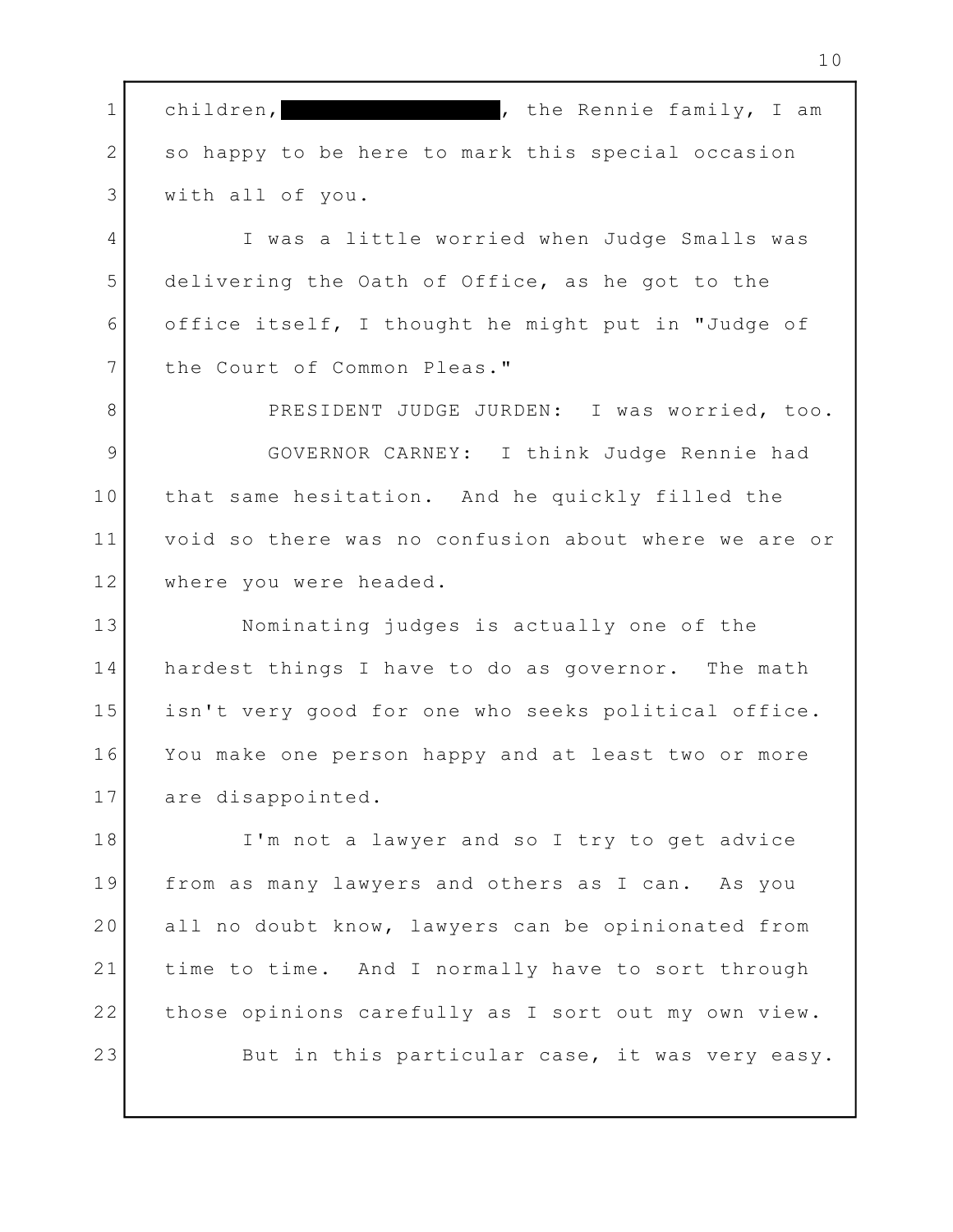1 Because every person I talked to about Sheldon 2 Rennie said the exact same thing, "He's even tempered, he's fair, and he's honest." And getting 3 4 to know Judge Rennie as I have through this process, | I've come to the same conclusion. And that's just 5 what I look for in a judicial nominee. 6 In the Court of Common Pleas, a lot of people 7 come in representing themselves. People come 8 9 | without any knowledge of the law, or in some cases | courtroom decorum. From what I understand -- I've 10 not been there myself -- it can get a little 11 12 exciting at times. 13 | And as someone who has showed up at J.P. Court 14 | to somewhat indignantly fight a red light ticket, I | 15 have a lot of sympathy for the judges who have to the lead of 16 deal with traffic court in CCP. Judge Rennie is known for his patience, his 17 compassion, his obvious respect for all the parties 18 involved. Despite an overwhelming caseload, he has 19 20 | a reputation for moving cases efficiently but with |

care. He ensures due process with civility and an 21 air of calmness that makes people leave his 22 courtroom feeling like they've been heard, which I 23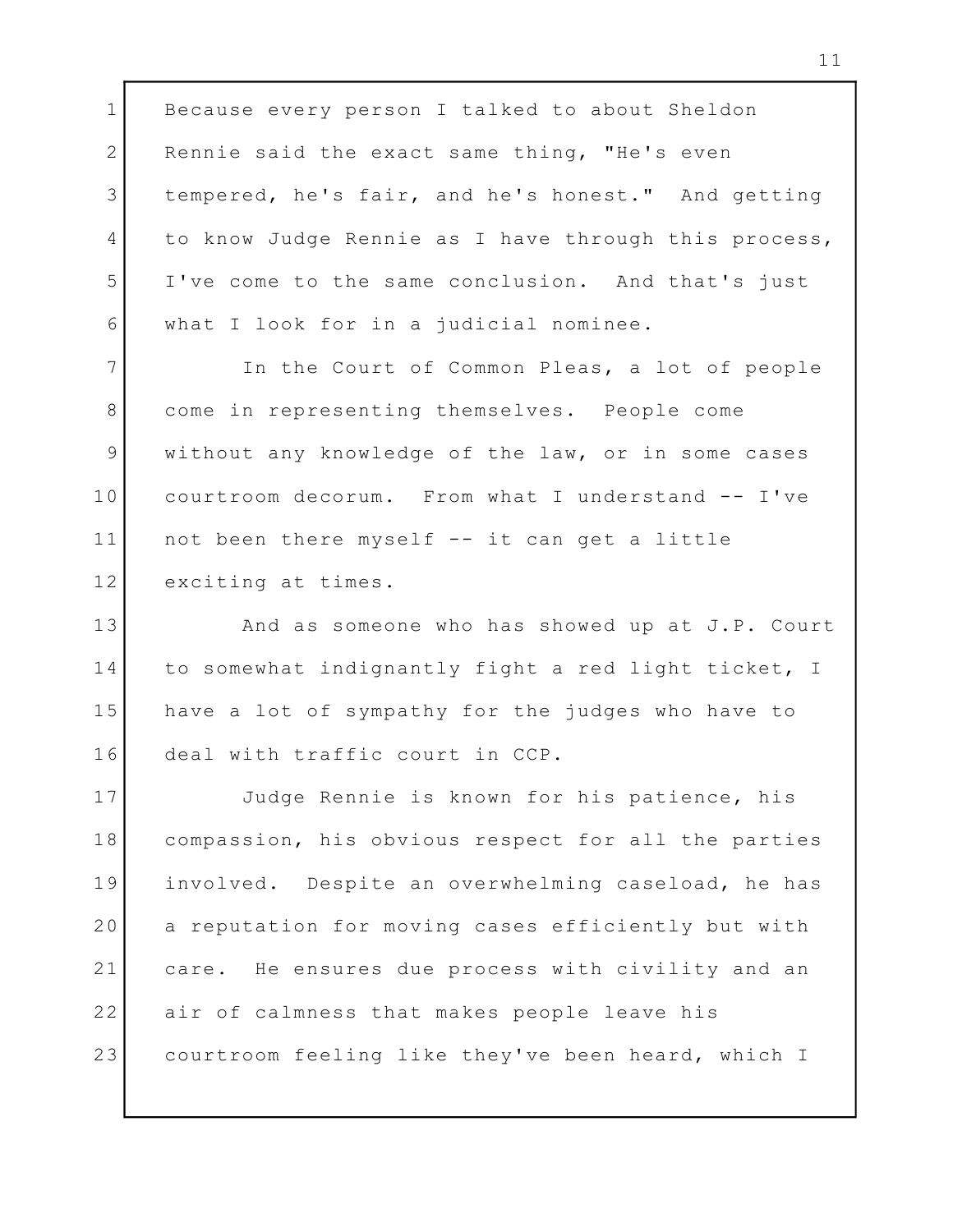1 | think is all we can ask in our judges at least. 2 | And his orientation towards others extends beyond the courtroom. The list of organizations 3 4 that he volunteers for is impressive. You may know that Judge Rennie had the 5 opportunity, and good sense I would say, to clerk 6 7 for my father-in-law, the late Justice Bill Quillen. 8 | Most of what I know about what a good judge should | be I learned from Bill. 9 10 Bill, for those of you who know, thought it was a special obligation to mentor the young clerks 11 who work for him at what it means to be a good 12 lawyer. That could have been all I needed as an 13 14 endorsement of Judge Rennie's application. 15 and one of the things that Bill used to say, and one of the things that Bill used to say, 16 and I heard him say it many times, when a judge is I deciding a case, that he'd like to figure out the 17 18 | fair and right thing to do first and let the facts | 19 and the law take him there. And it's clear from Judge Rennie's decision 20 21 and his demeanor on and off the bench that that That 22 | fairness is what he strives for as well. I'd like | to think that he learned that lesson from Bill. 23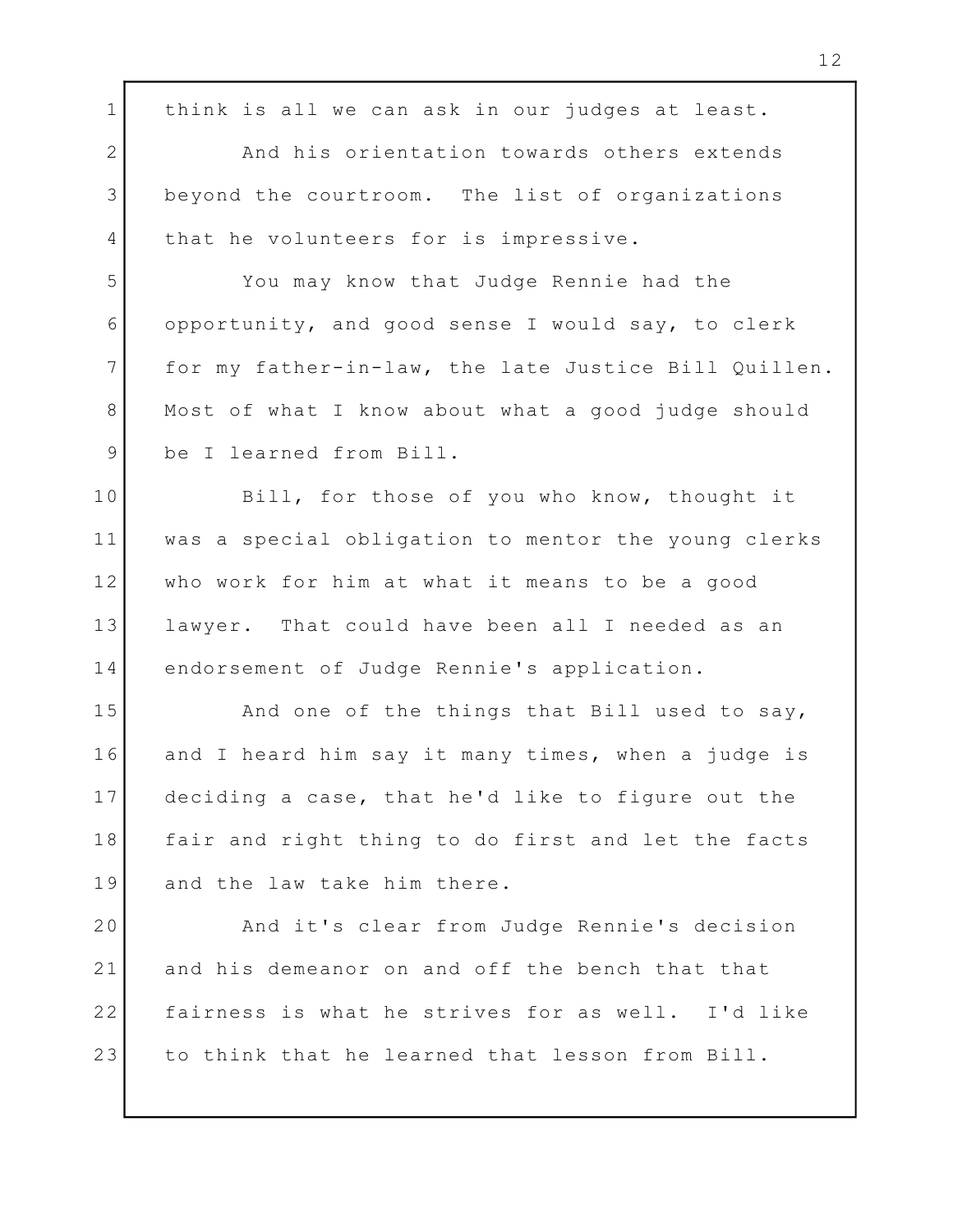1 as part of the application process for judges, 1 2 | we ask applicants to name their favorite Delaware | 3 Supreme Court case. Judge Rennie's favorite was the 4 Court's affirmation of the Chancery Court decision ( to integrate Delaware Public Schools in the early 5 1950s. Here's what he said about it. 6 "While the legal analysis was obviously 7 well-reasoned, I am most impressed by the courage 8 9 and character of both courts to go against the Theory 10 Status quo during that time period and make the Theory morally correct decision." That's the kind of 11 12 person I want on the bench. And so to Sheldon's family, to his mom and 13 14 dad, thank you for . I am confident that he is going to do a tremendous job as 16 17 a Superior Court judge here in the State of Delaware. 18 19 Thank you very much. Judge Rennie, good luck. 20 (Applause.) 21 PRESIDENT JUDGE JURDEN: I'm now pleased to 22 recognize Chief Judge Smalls, who has served as 15 23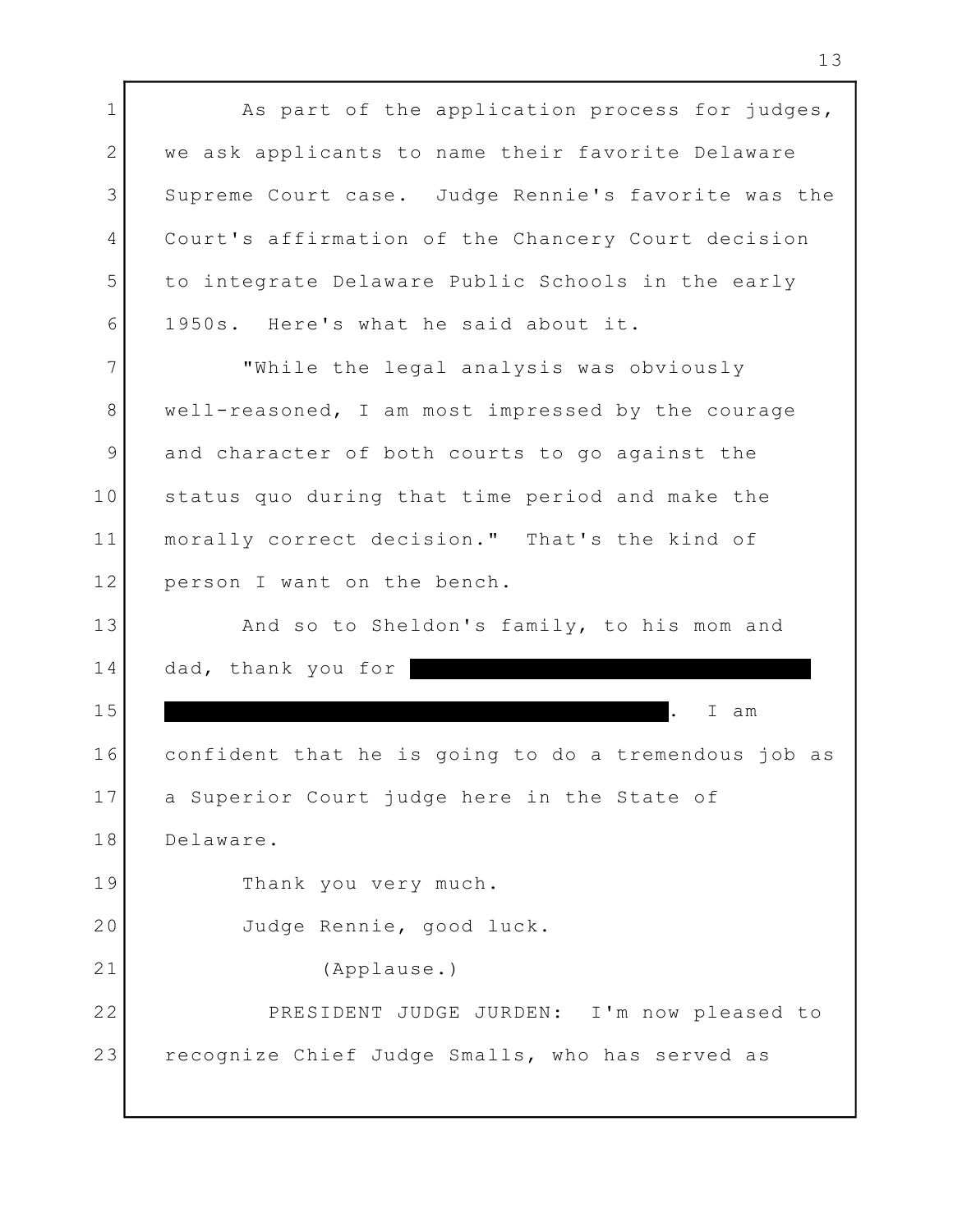1 Chief Judge of the Court of Common Pleas since 1997, I 2 and has served as a mentor to Judge Rennie and so many other people in the bar and on the bench. 3 4 Chief Judge Smalls. 5 CHIEF JUDGE SMALLS: President Judge Jurden, 6 Resident Judge Cooch, other members of the 7 judiciary, the governor and attendees here today. 8 It is a good day for Judge Rennie. I recall when Judge Rennie first came to the 9 Court, a colleague of mine, Eric Davis, said, "What 10 do you think of Judge Rennie?" 11 12 I said, "I don't know that guy." 13 The said, "He's a good person." 14 T said, "Why are we having this discussion? "Because there's some thought that he might 15 apply for the position." 16 Well, now that he's had the job for a couple 17 of years, he's moving on. So one might think he's 18 19 having difficulty holding onto a job. (Laughter.) 20 21 CHIEF JUDGE SMALLS: But over the last 22 Series of years, he has become a friend, a colleague and the section of  $\sim$ and an inspiration to the Court. 23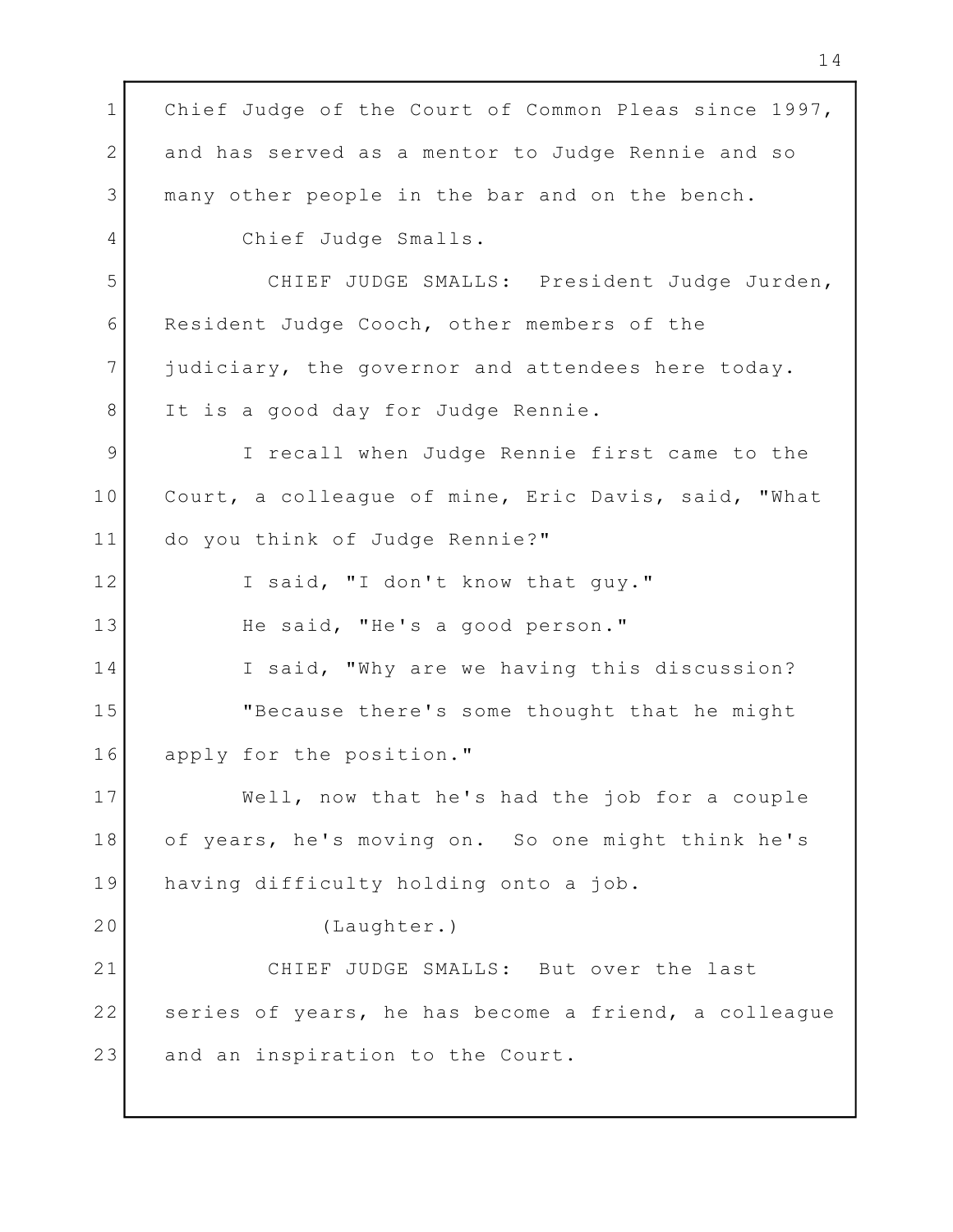1 The brought to the Court a dedication for hard 1 2 | work and efforts to improve the process of serving | 3 | those who are, in fact, finding themselves before | 4 | the Court. He has earned the thanks and the Theory 5 | gratitude of all of us on the Court, the judges and | the staff. And we say thank you for the hard work. 6 7 Baving known and served with you over the last 8 Several years, I am confident that you will do well | 9 on that other court that you're now joining. The 1 10 Superior Court, that you will now hear our appeals. 11 | That you're joining a fine court with fine judges | 12 and you will be a fine jurist. 13 and the people, Governor, you have given them 1 14 a fair and a balanced judge. He is a person that 15 has an enduring commitment to family and to his career. 16 When you speak to Judge Rennie, he often talks 17 about his children and his wife. And in his tone of 18 19 | his voice, you know the commitment that he has for | . So there's no question, family is very important to him as well as 21 22 his career. The Judicial Code of Conduct indicates that "A 20 23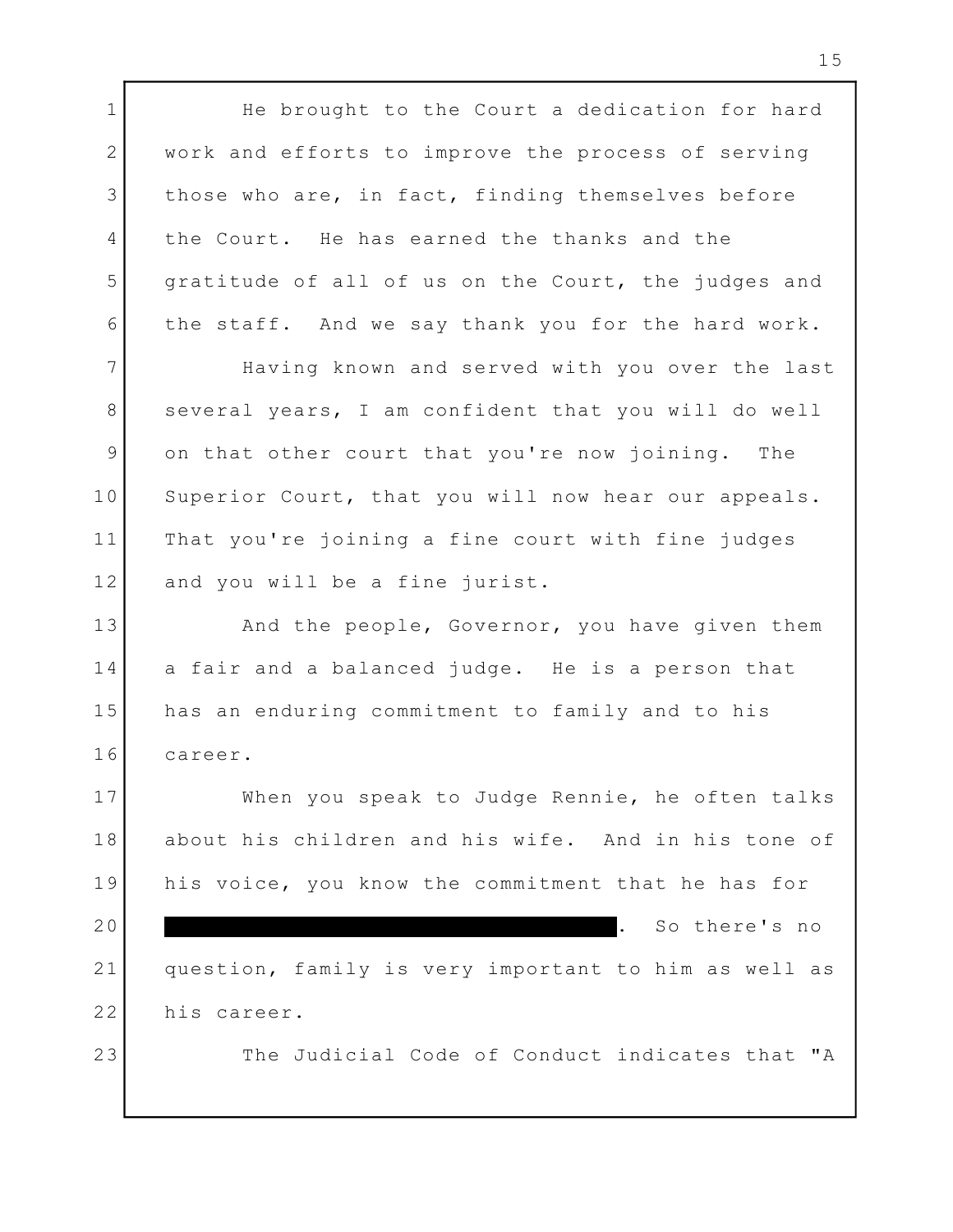1 judge should act at all times in a manner which Theory 2 promotes public confidence and integrity and impartiality in the judiciary." 3 Judge Rennie's decisions reflect those 4 characters. He works hard. He's very intelligent. 5 6 He has good character. He has the ability to work ( well with others. He brings to the Court what's 7 8 embodied in that principle. 9 That is, he is a true intellectual. His 10 | opinion reflects an appreciation for dealing with | complex issues and rational decision making. He is 11 12 a person that has self-confidence without being Theory contrite. He is decisive without being arrogant. 13 14 He has passion without pretensions. And most importantly, he's fair, and he gives 15 16 | the perception of fairness. Because we all know | 17 | that in a court with high volume, the perception of | fairness is critical to one's belief as one leaves 18 19 the Court. 20 Beis a sensitive and a good listener. He has 21 | the ability to be sensitive to the needs and the Theory 22 concerns of the litigants, listen to their issues, Theory

able to resolve the problems that come to the Court 23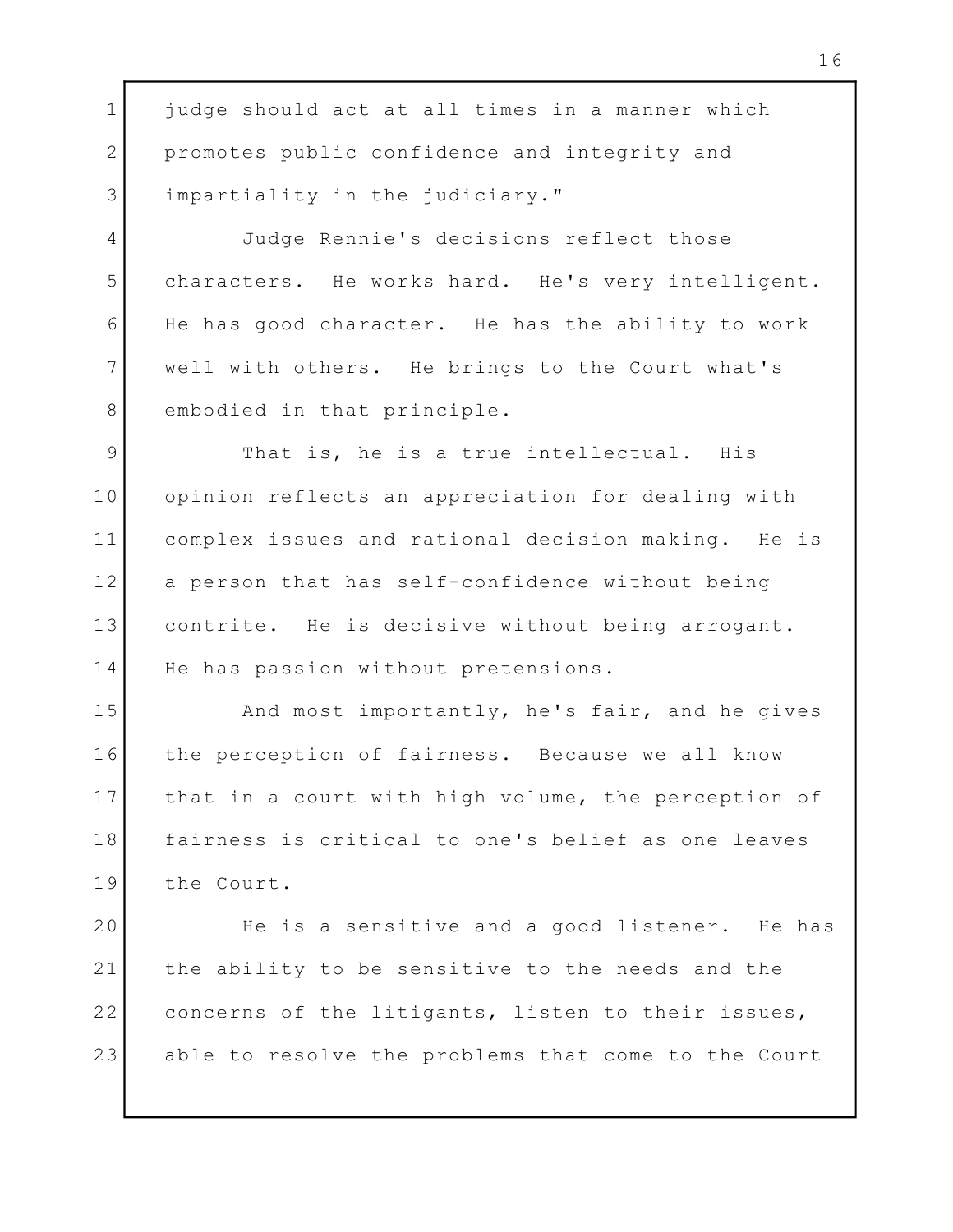1 and with a decision that everyone feels when they and 2 leave that they have been heard. 3 That is, he is a good communicator. He has 4 | the ability to communicate on all levels. And in a | pro se court you have to have that ability. The 5 Court does not have the luxury of choosing its 6 7 litigants. So he brings all of those as he 8 | transitions from a court where most of the litigants | are self-represented to a court that handles very 9 complex issues. 10 11 and I think he brings that as a individual 12 | that understands the needs of society, and he 13 | recognizes the responsibilities of his appointment. | 14 In recognizing that, I am certain that he will treat | 15 | everyone fairly, make correct choices without favor | or fear, to seek justice and do justice. 16 17 | And he will reflect this comment that was made | by Judge Irving Kaufman of the U.S. Court of Appeals 18 19 for the Second Circuit when he talked about the Theory 20 Subject of the courts and the public. Judge Kaufman said, "A glance in the mirror of 21 22 | a public opinion cannot be faulted as a mere indulgence of professional vanity, for the judiciary 23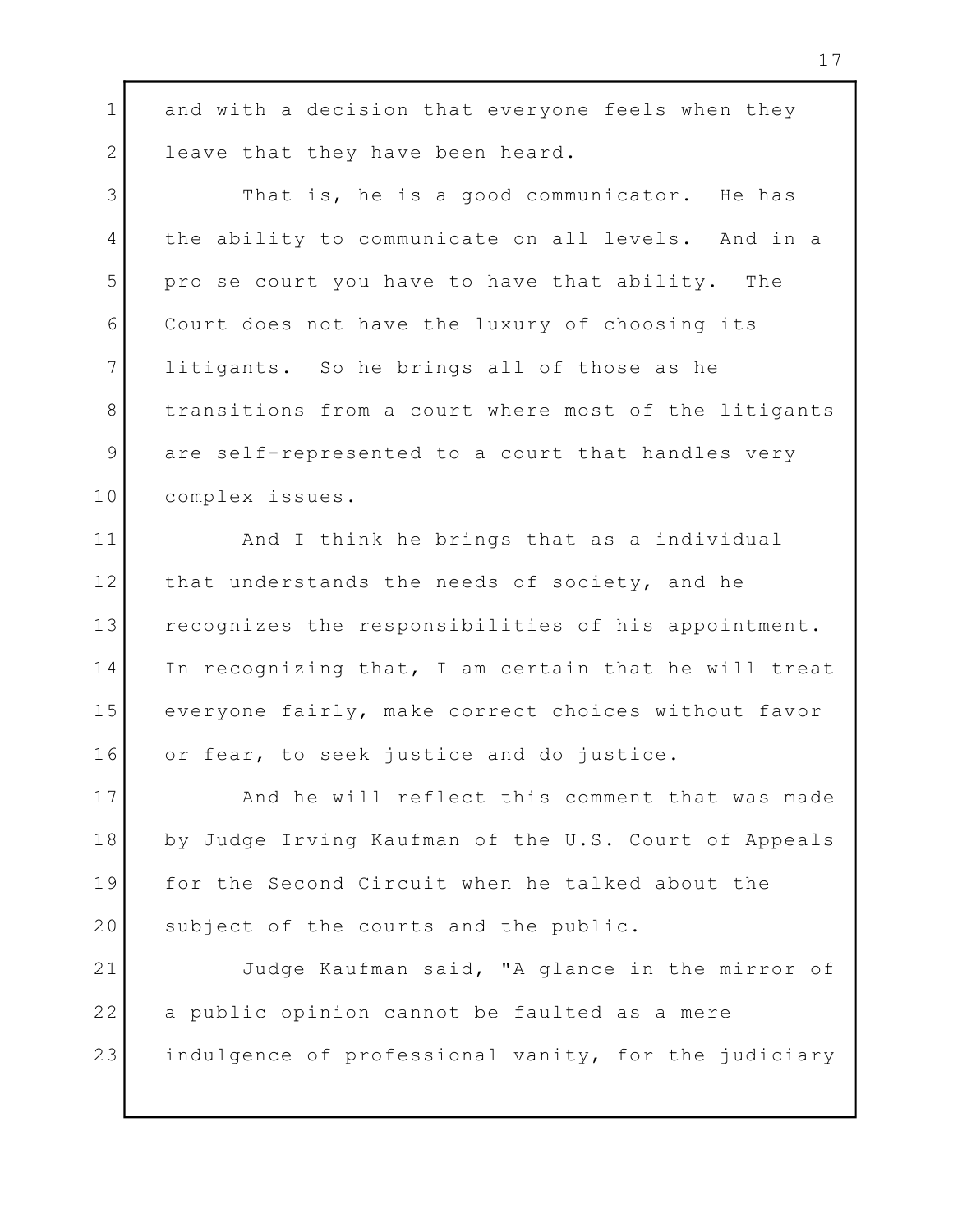1 as an institution cannot function without the Theory 2 Support of the people." And the public support 3 turns upon, and I emphasize turns upon, "the The State I and I complasize turns upon, "the 4 People's confidence and the belief that the Court's decision is grounded in fairness and 5 reasonableness." 6 7 That is what Judge Rennie brings to the Court. 8 And congratulations. (Applause.) 9 PRESIDENT JUDGE JURDEN: Well said, Chief 10 Smalls. And when are you going to forgive us? 11 12 CHIEF JUDGE SMALLS: Sometime. 13 PRESIDENT JUDGE JURDEN: The Court 14 | recognizes Emilie Ninan, Esquire, a partner in the | 15 | firm of Ballard Spahr and -- it's Ballard Spahr, 16 excuse me. I'm all excited. A friend of Judge Rennie. Thank you for being 17 18 here. MS. NINAN: Thank you. 19 20 Good afternoon, Governor Carney, President 21| Judge Jurden, Resident Judge Cooch, Chief Judge | 22 Smalls, other members of the bench, members of the bar, family, friends and colleagues. 23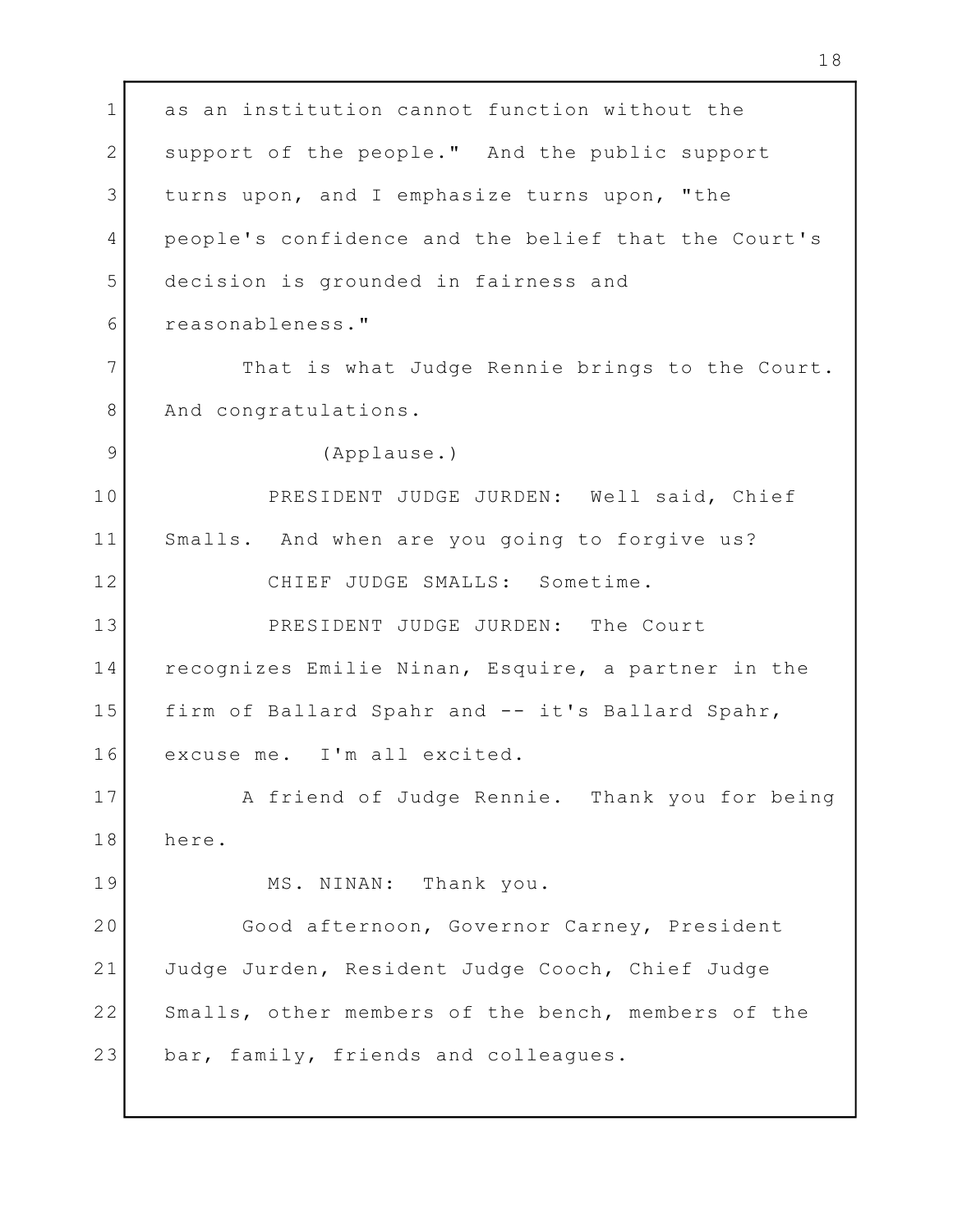1 I'm honored to have a few minutes to share 2 Some thoughts with you on this momentous occasion. I've known Sheldon for over 20 years. I think I was 3 4 | taking the bar the year he actually came to Delaware | as a 1L Redding fellow. So we didn't get to know 5 each other that much that summer. But just a couple 6 7 years later, it was his turn to take the bar. And we met through the Supplemental Bar Review Course 8 and the Multicultural Judges and Lawyers section of 9 10 the Delaware State Bar Association.

11 and since then, our paths have crossed often. We were both associates at different Delaware firms 12 at basically the same time. We were later partners 13 14 at two different national firms, but working in the I 15 Same office building. And today we serve on the 16 Delaware Leadership Foundation Steering Committee, which hosts an annual Delaware Prayer Breakfast. 17

18 In all that time that I've known Sheldon, he 19 has always been the calm, steadying force in the The the calm 20 | room. Even when he is rightly fired up about a wrong or an injustice, he is somehow able to express 21 22 | himself effectively while still maintaining a polite, reasoned and respectful manner. 23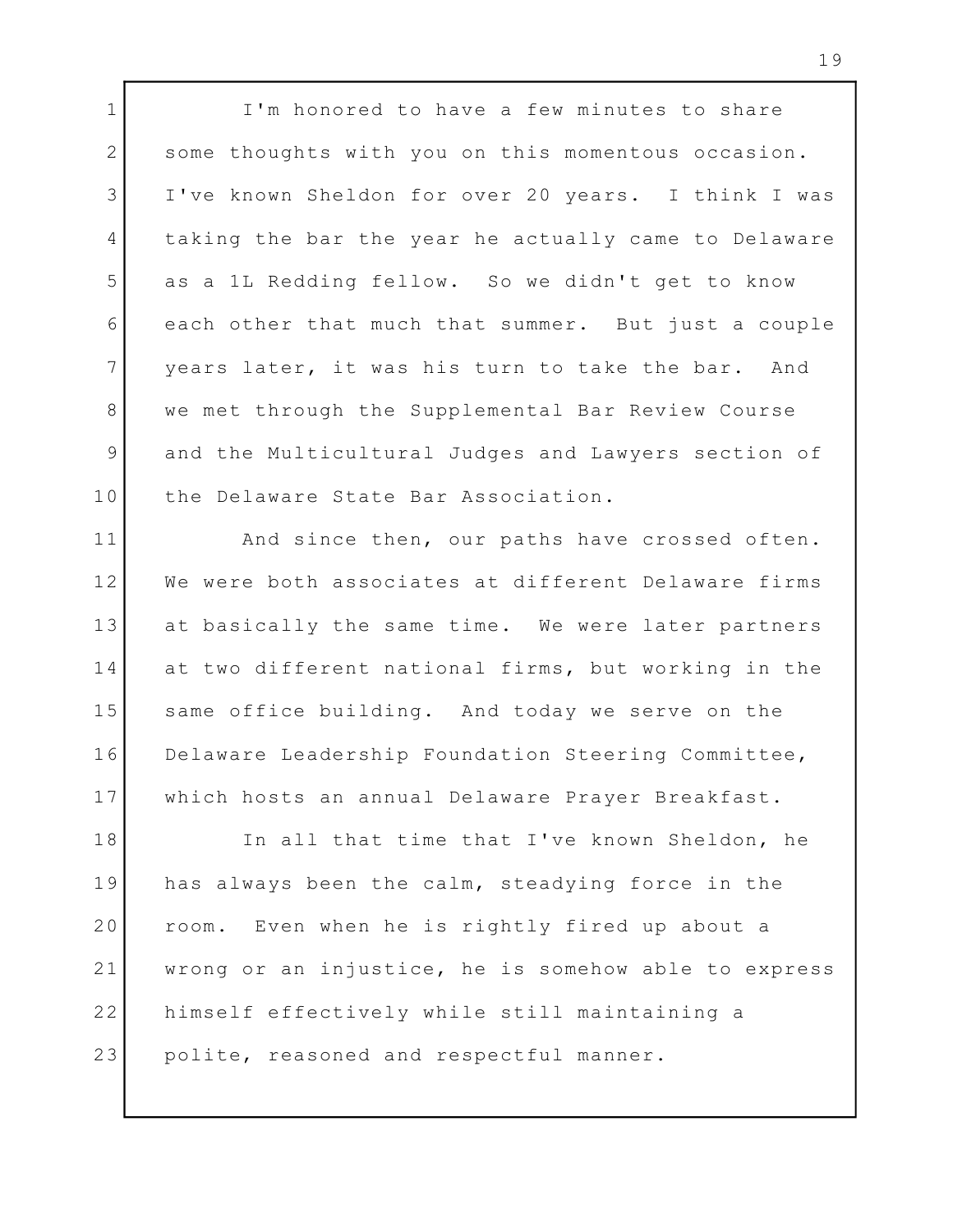1 as Greg Williams noted when he spoke at 2 Sheldon's first investiture, Sheldon is a person of 3 integrity, a temperance well-suited for the bench. 4 Over the last years, five years on the bench, 5 Sheldon has certainly demonstrated the truth of those words. 6 There's no doubt that Sheldon is thoughtful 7 8 and deliberate and passionate about the standard and  $\vert$ 9 administration of justice. But when I think of 10 Sheldon, there are two words that first come to my 11 | mind. And that's faith and family. 12 Sheldon has a beautiful, loving family, and he 13 and his wife are raising amazing children. And you're going to see what I mean when you hear his 14 daughter speak next. 15 16 But in terms of faith, Sheldon has made that a 17 | priority. I have always admired him for being bold | and unashamed of his faith in Jesus Christ as his 18 personal savior. 19 20 His faith is a source of his joy and strength, and 21 but also those very attributes, fairness, humility, I all the things that the governor talked about and 22 Judge Smalls mentioned that make him a wonderful 23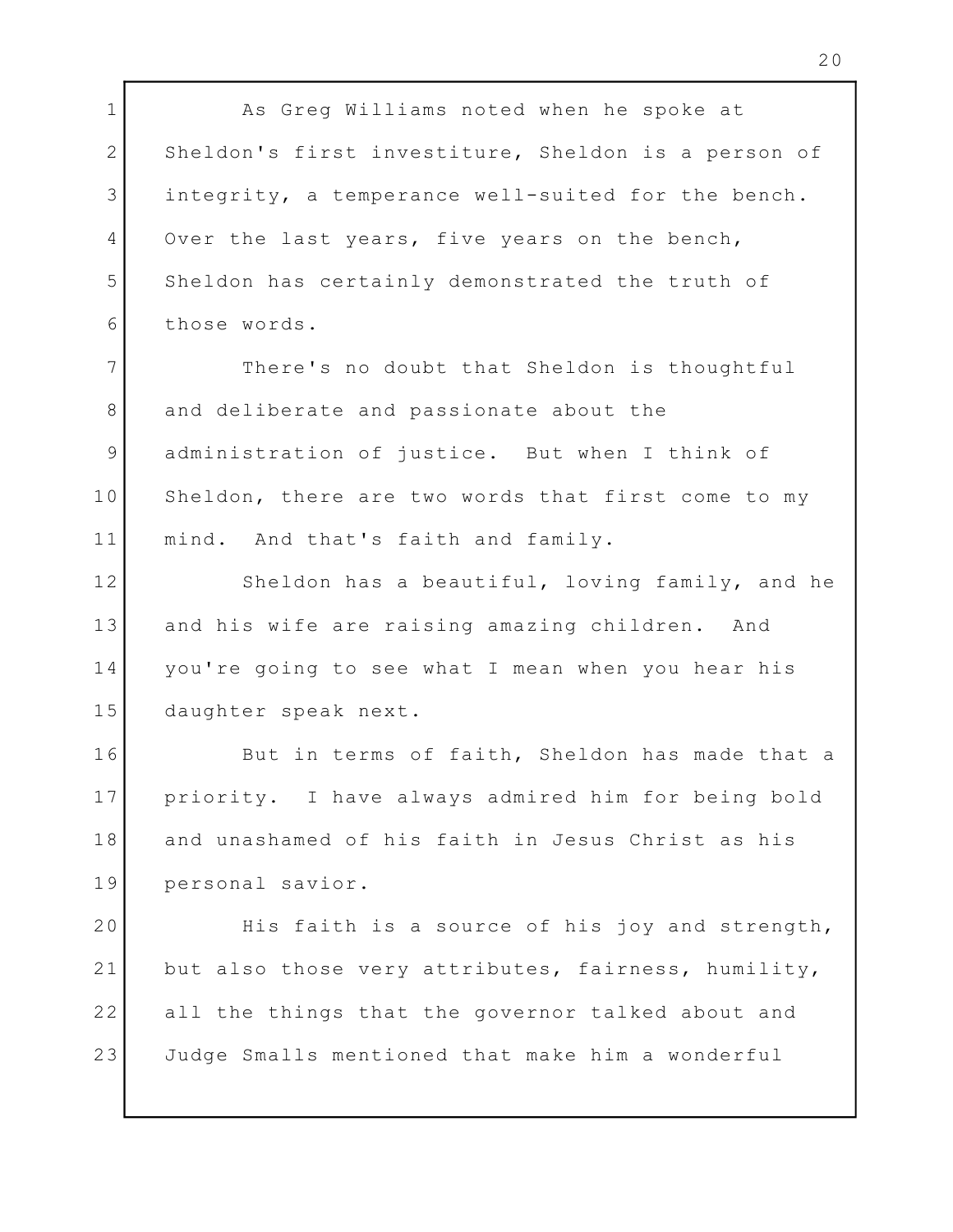1 addition to the Superior Court and the things that | 2 we are celebrating today.

3 Sheldon is a faithful steward of the talents 4 he's been given. And he has done the difficult task | of being patient, subjecting his own will to God's 5 perfect timing. He has put in the hard work and 6 persevered, not to bring glory to himself, but glory 7 to our God. What a lesson, an example for all of 8 us.  $9$  us.

10 To the young people in this room who may find perceived requirements of success in the legal 11 profession daunting -- maybe you don't have any 12 lawyers in your family -- it's okay. Be emboldened 13 by what you are witnessing here today. 14

15 T, for one, never thought that I would have 16 | the opportunity to address an audience like this in | 17 a room like this for an occasion such as this. But | don't be limited by others' preconceived notions of 18 what you can and cannot achieve. Define success for 19 yourself. 20

21 Most skills can be learned. Networking, 22 | public speaking, business development, writing, Theory leadership. Like Sheldon, be intentional. But be 23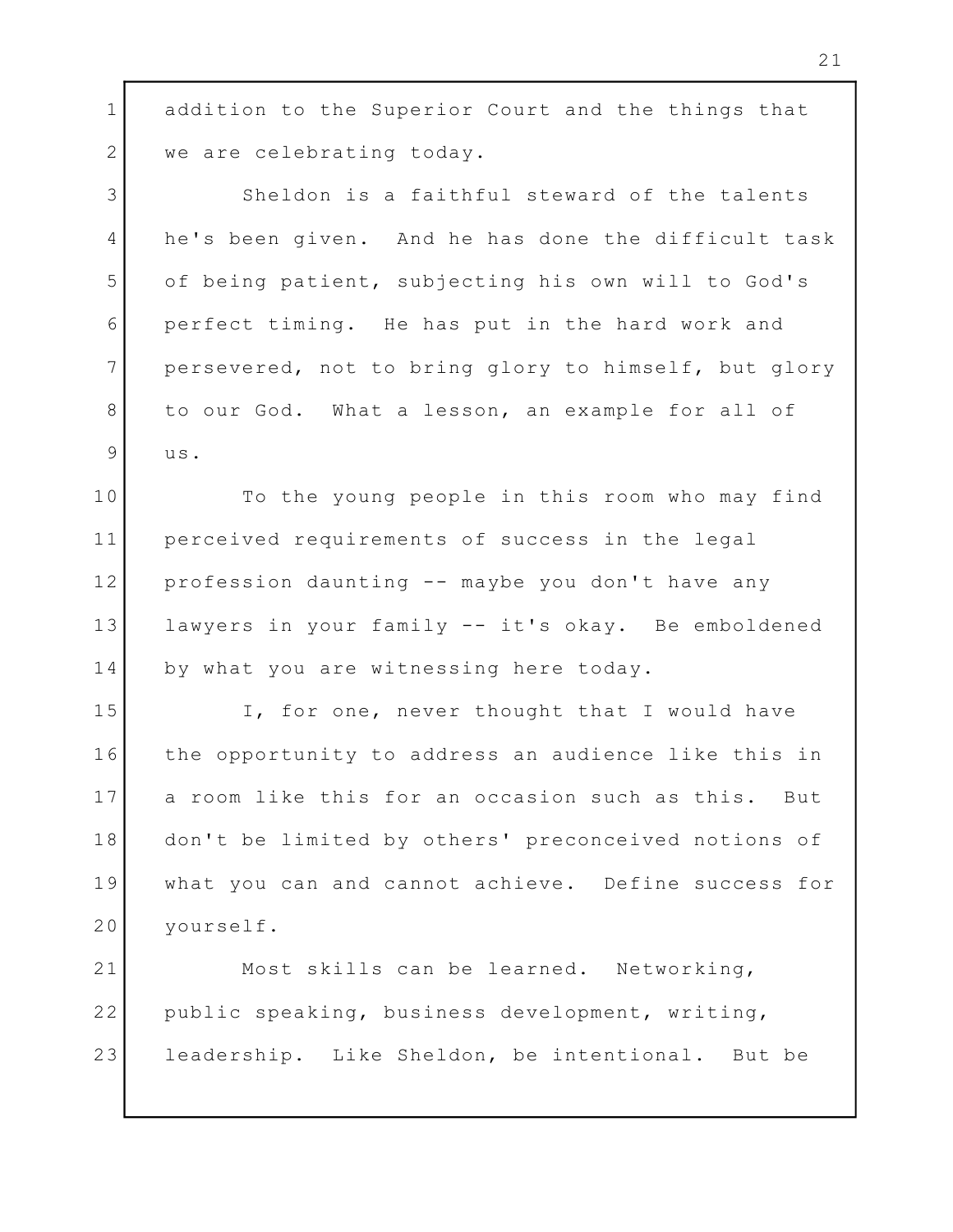1 open to unplanned opportunities that come your way. | 2 | Above all, take courage in knowing that God is able 3 to do immeasurably more, more than we can even ask ( 4 or imagine for ourselves. 5 Sheldon, let me end where I probably should have began. On behalf of the Multicultural Judges 6 and Lawyers in Delaware, on behalf of the Delaware 7 8 Leadership Foundation, and on behalf of all your 9 brothers and sisters in Christ, congratulations on ( 10 achieving this milestone today. 11 as you take this step, hold on to God's promise in Jeremiah 29:11, "For I know the plans I 12 13 | have for you, plans to prosper you and not to harm | you, plans to give you hope and a future." 14 We are all excited to see what's coming next 15 16 for you, my friend. But may God continue to bless ( you and your family. 17 JUDGE RENNIE: Thank you. 18 (Applause.) 19 20 PRESIDENT JUDGE JURDEN: Thank you so much, 21 Ms. Ninan. 22 And now I'm honored to introduce again , who is quite a gifted orator, and who is 23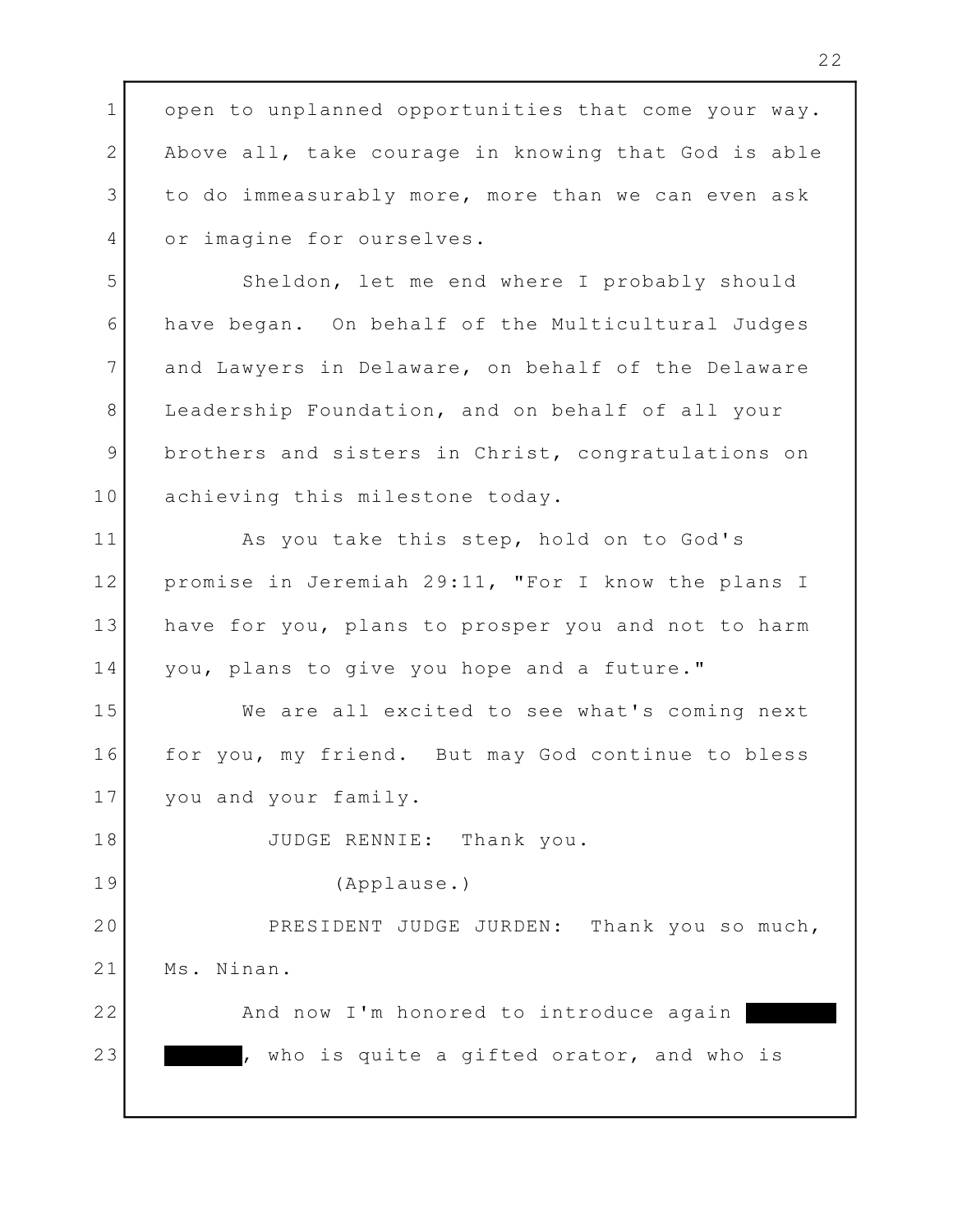1 actually -- she's qualified for regionals, which are | 2 coming up shortly. And she's going to talk to us about her dad. So this could be very enlightening. 3 4 Come on up. Welcome. XXXXXXXXXX: Good afternoon. 5 AUDIENCE: Good afternoon. 6 7 | XXXXXXXXXXX: It's so exciting to be able to 8 Speak at my father's investiture. As many of you may remember, my older sister spoke at his first 9 investiture five years ago. So now it's my turn. 10 and I am the second born in the family, as well as my father's favorite 12 child. In my opinion, anyway. 13 I've always been the daddy's girl in the 14 15 | family until my sweet baby sister came and upstaged | me. But I'm very excited that my father's made it 16 17 to this point. 18 The At his first investiture, my sister the contract of the At his first investiture, my sister spoke about our father's confident yet humble 19 approach to life. But today I want to focus on one 20 of my many favorite character traits that makes my 21 22 | father such a great leader. He has the heart of a servant. At first, this 11 My name is 23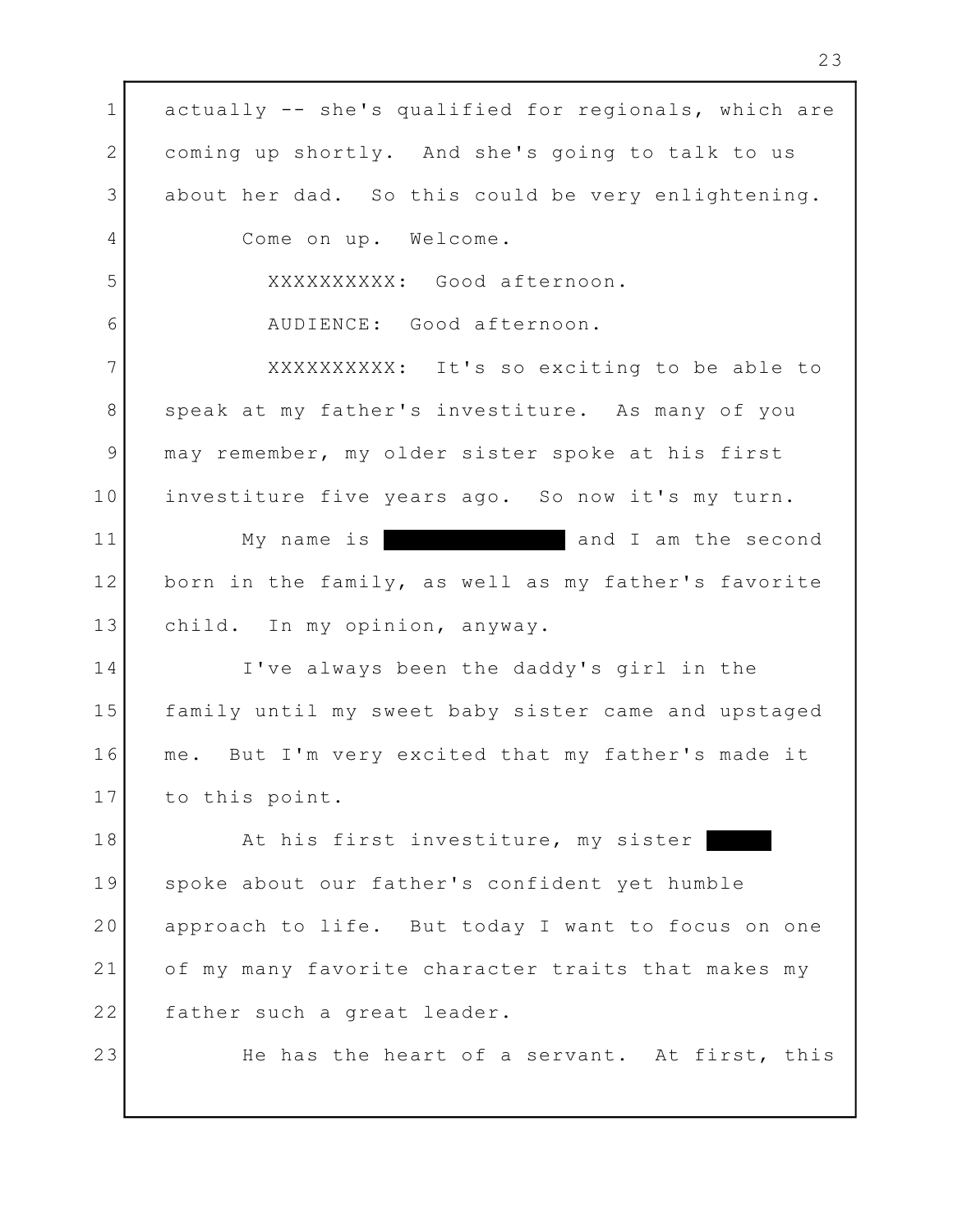might seem like quite a paradox. But great servants make great leaders. What in your mind constitutes a 3 Servant? Is it someone working for someone else, 4 Someone who literally ruins his own life trying to the leads of please everyone around him? A servant is someone who willingly sets aside his own immediate desires to bless and serve those around him.

8 This is exactly what my father has exemplified 9 as long as I can remember, in serving in the Theory workplace, at home, our community, at church, family and friends.

At work, Daddy always looks for ways to serve 13 | his co-workers. When a fellow judge is unable to Theory make it to work, Daddy sacrifices his own personal comfort and takes on their tasks as well as his own.

16 Byen on the bench, Daddy is kind and understanding to those who come before him. While 18 | he does administer justice, he does so as a parent | 19 disciplining a child. Not with vengeance, but out | of a simple desire to see that person do better. At work, Daddy lives up to Galatians 5:13, which says, "By love, serve one another."

Not only at work does my father display a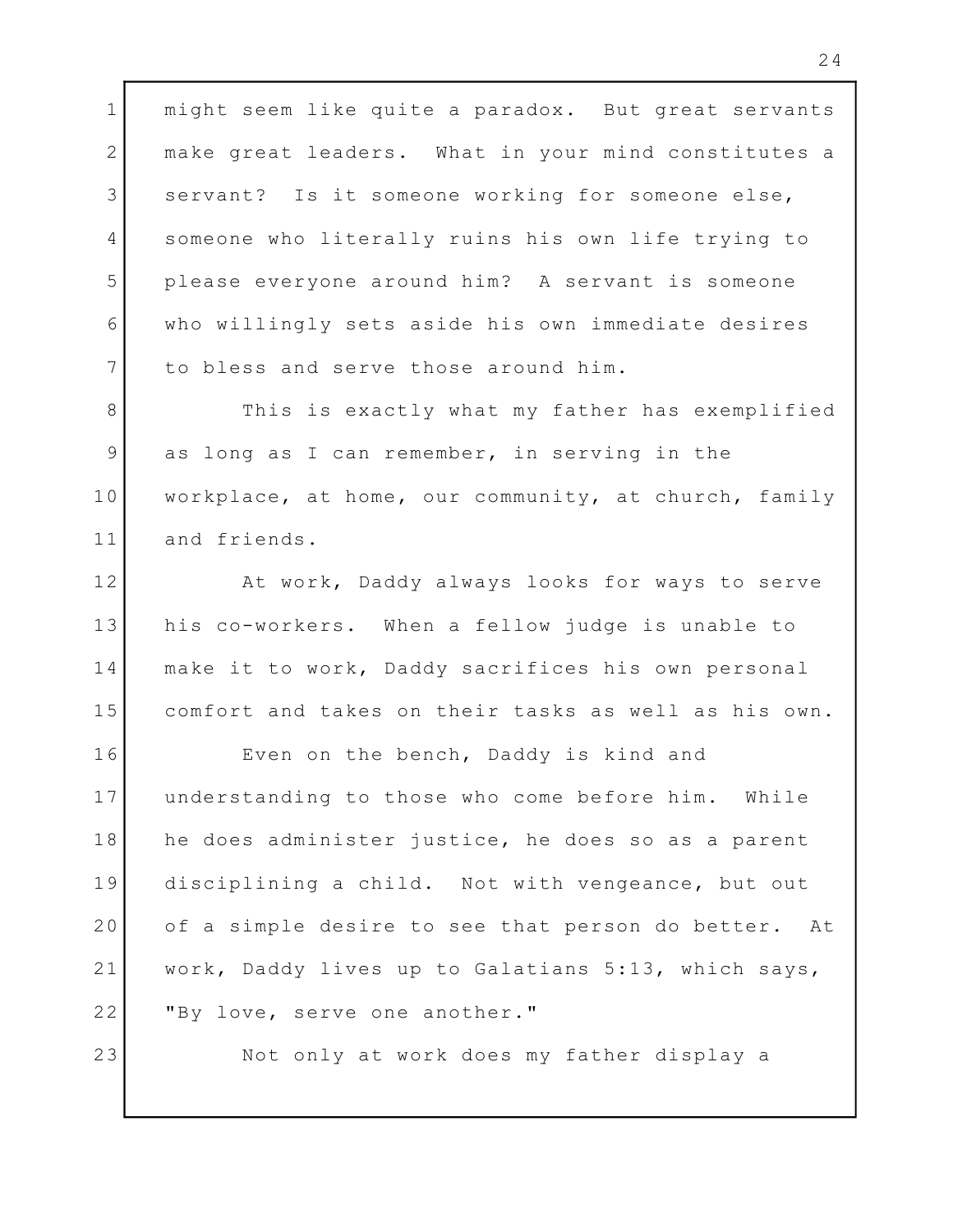1 servant's heart, but also at church. Even though he 2 cannot carry a tune to save his life, Daddy occasionally leads worship on Sundays. Sometimes 3 4 | when Pastor is away, Daddy teaches in his place. He | consistently demonstrates to my siblings and me how 5 to be servants to everyone around us. 6

7 The also serves his community. I've often seen 8 | my father adjust his schedule on the fly of the moment to talk with any person interested in law. 9 10 He also takes time to train my peers in the art of [100] debate. Daddy is a willing teacher, ready at any 11 12 | time to mentor and train, whether it be on the phone | or meeting with people in person. 13

14 Second Timothy 2:24 says, "And the servant of 15 | the Lord must not strive, but be gentle onto all men, apt to teach, patient." 16

17 The addition to serving and mentoring those around him, Daddy is a servant to his neighbors. 18 Ever since my siblings and I were young, he would 19 take us to visit a lady living near us whose 20 wonderful husband served many years on the police 21 22 force before he passed away.

23

We would bake bread and deliver it to her so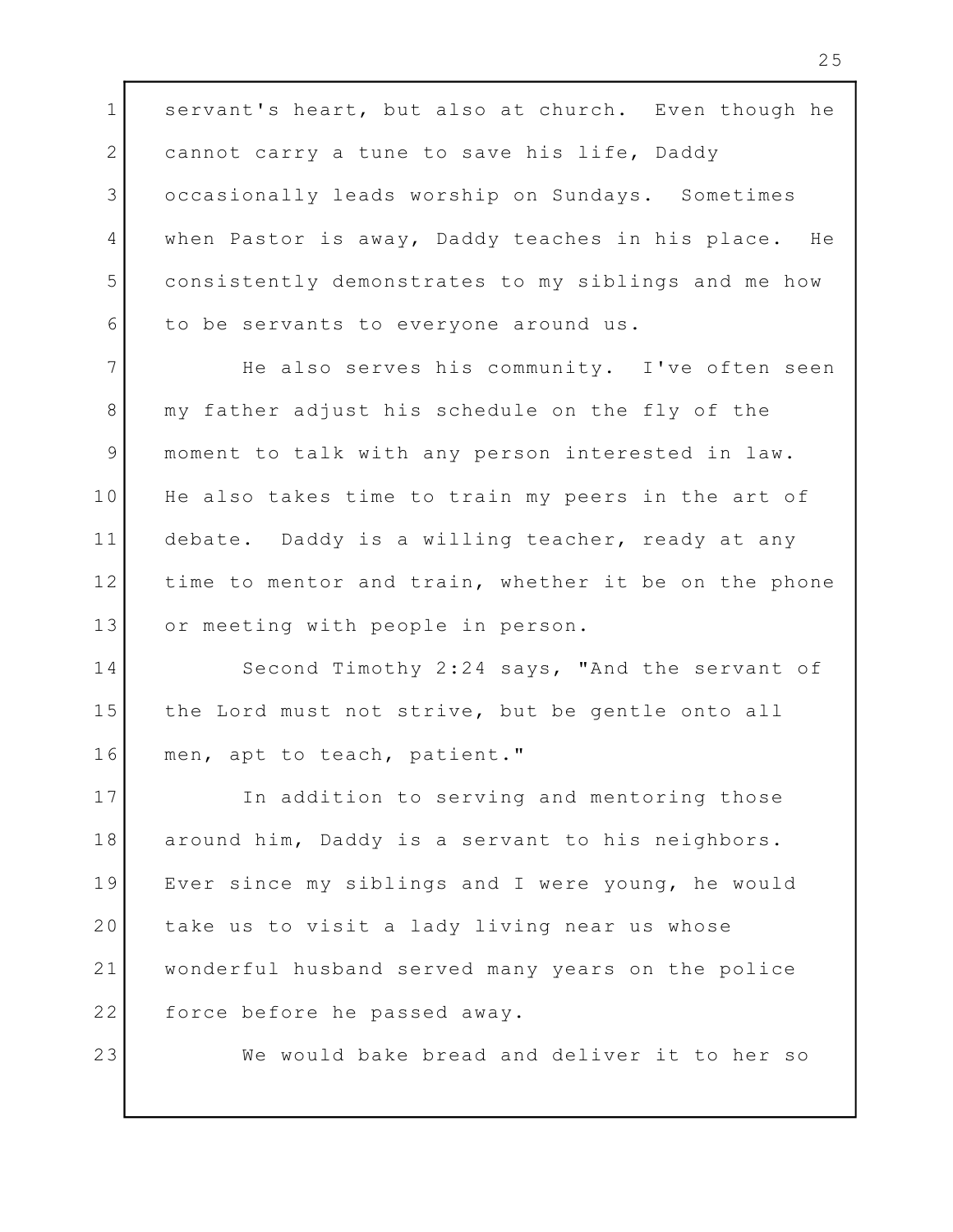1 often that she soon became affectionately known as 2 | "The Molasses Bread Lady." Sometimes when we were | 3 on a bike ride, Daddy would suggest that we visit 4 her as she may be lonely. Daddy also displays his servant's heart at the 5 most random times. I recall one time going to an 6 7 event when he was all dressed up, then he reversed | 8 | the car to offer help to an elderly woman he saw 9 Shoveling snow in her driveway. 10 The's often used our home as a place of respite that is a set of respite that is a set of respite 11 to mothers and children and others in need. He counsels men, women, children and married couples in 12 13 all areas of life. Not as an expert, but as a servant. 14 In these and so many other instances of 15 16 Service, my father has been an example to me and my 17 Siblings, teaching us to set aside our own pleasures | 18 and to look to the needs and wants of others. 19 | William Wilberforce, the great servant leader, |

who was instrumental in abolishing slavery in most 20 of the British Empire, stated it well, "Let everyone 21 22 | regulate his conduct...by the golden rule of doing | to others as in similar circumstances we would have 23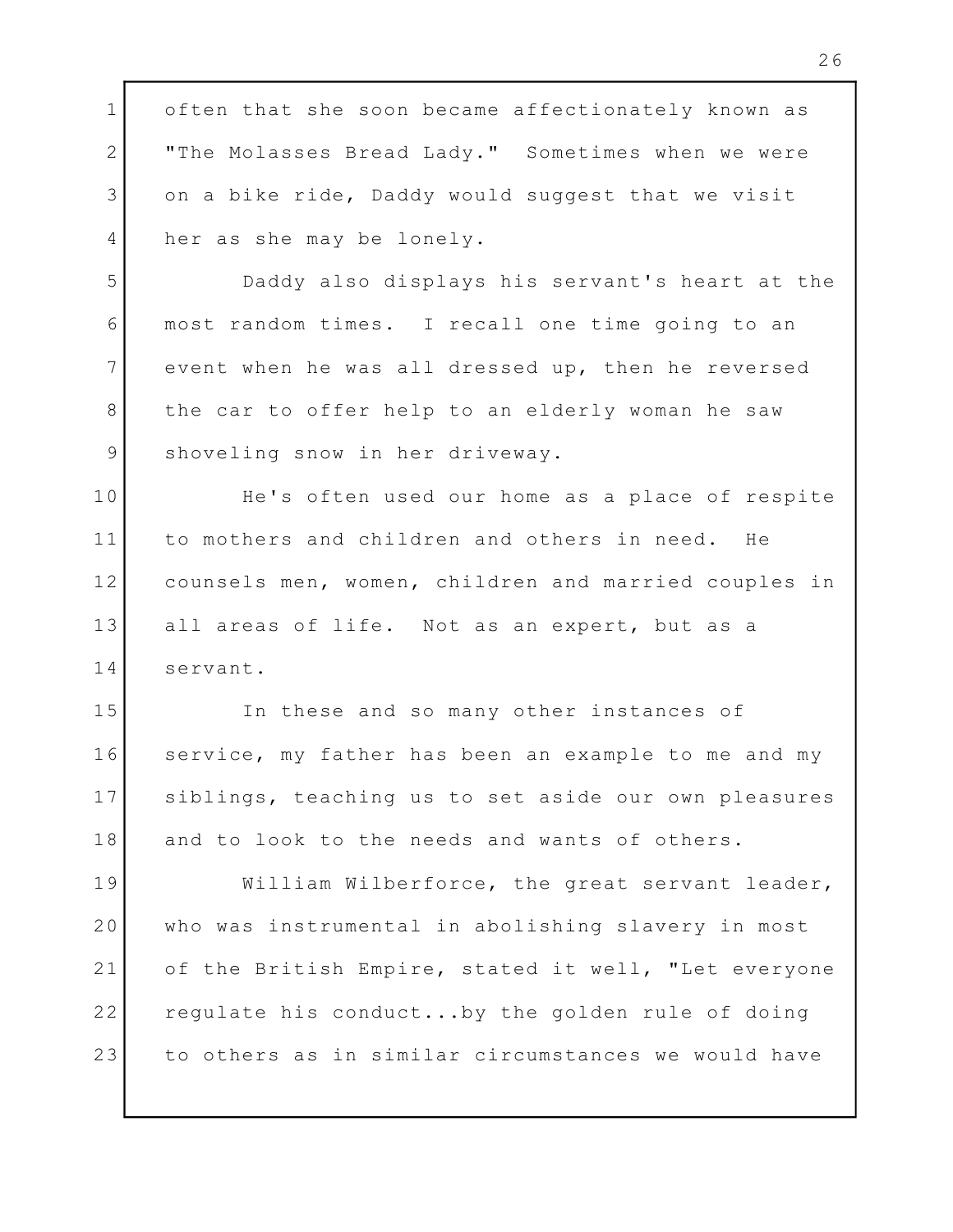1 | them to do unto us, and the path of duty will be clear before him." 2 My father has a servant's heart towards our 3 4 | family as well. Even after he returns home from a 5 long day of work, he still takes time to help out with crazy children and messy kitchens. He often 6 tells my younger brother, "Let's serve the ladies by 7 cleaning the kitchen since they've made us dinner." 8 9 No matter how exhausted he is, Daddy still 10 Sets aside his own comfort to spend time with each and the set of the set of the set of the set o of us, asking us how our day went. Sometimes he 11 12 even asks us early in the morning, before we even 13 | got out of bed and we haven't even begun our day | yet. 14 15 The enjoys telling us about anything interesting that happened at work. He often 16 17 | forfeits after-work events to return home and be with us all. 18 19 The serves my mom when my baby sister wakes up 20 | early in the morning and tends to her so that Mommy | 21 can get some, few more moments of rest. 22 | And we do sympathize with the people who come before Daddy. We have our own days of judgment at 23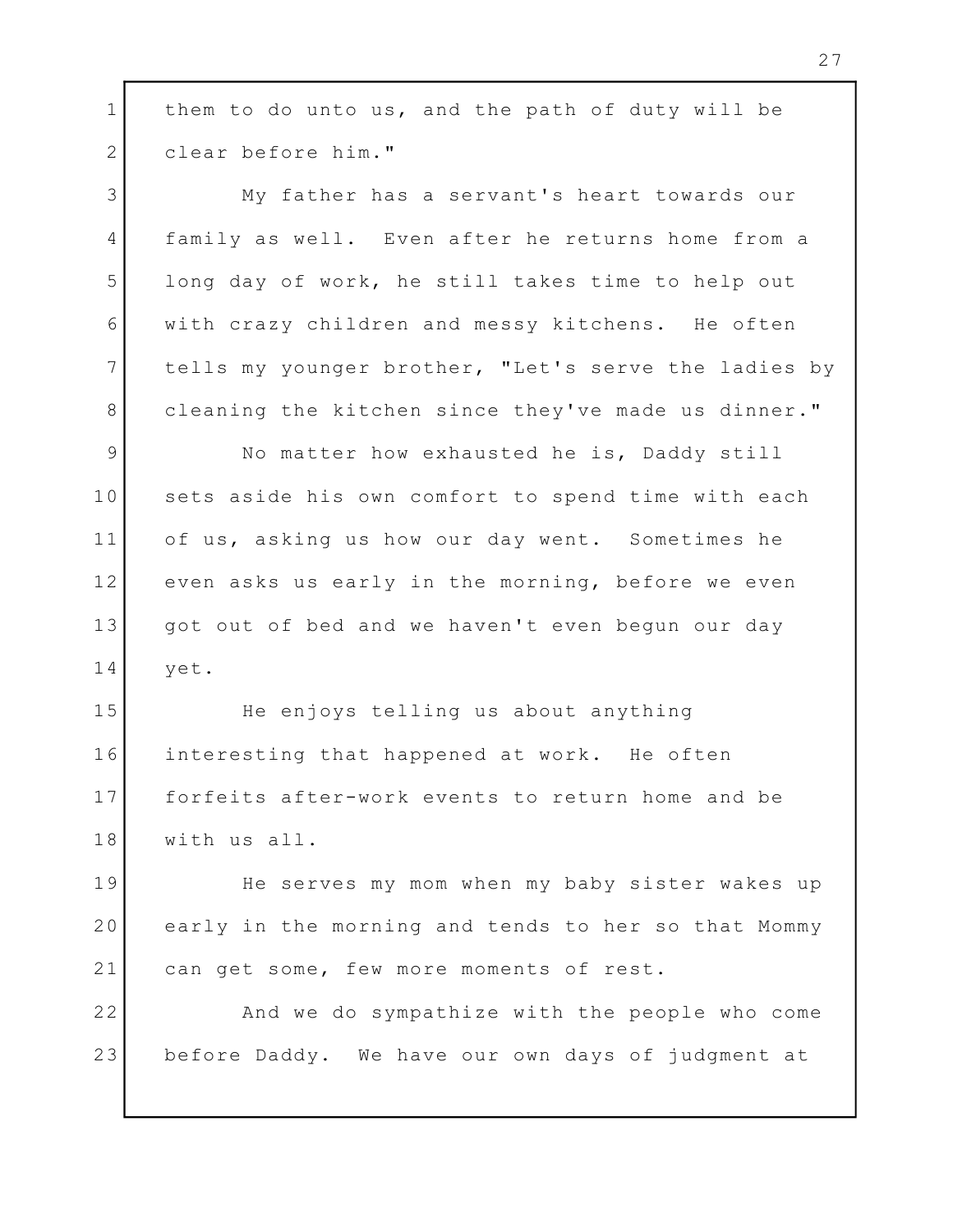1 | home. Whether it's a sibling dispute or when we do | 2 Something wrong, we must stand before him and endure | 3 | that deep judicial look in his eyes when he peers | 4 into our very soul and says with his ever present ( Crucian accent, "Does that make sense? You must use 5 your head." 6

## (Laughter.) 7

8 Daddy's always there to help whenever any of 9 | us are panicking over a difficult math problem, even | if he doesn't know exactly how to finish it himself. 10

When we were little, we used to go around 11 bragging about how our Daddy can fix anything. 12 13 Practically every evening, he returns home to fix 14 Something new that we've broken, a skill that he 15 Started passing on to my younger brother.

16 The And last, but certainly not least, Daddy is a servant to Christ. He holds himself accountable to 17 18 God, and tries to make sure that in everything he Theody does he's honoring God and setting an example for us 19 20 and to those around him.

21 Now, he's not perfect by any means. In fact,  $\vert$ 22 | he tries to let us know when he messes up, and often | apologizes for his weaknesses. And he has many, 23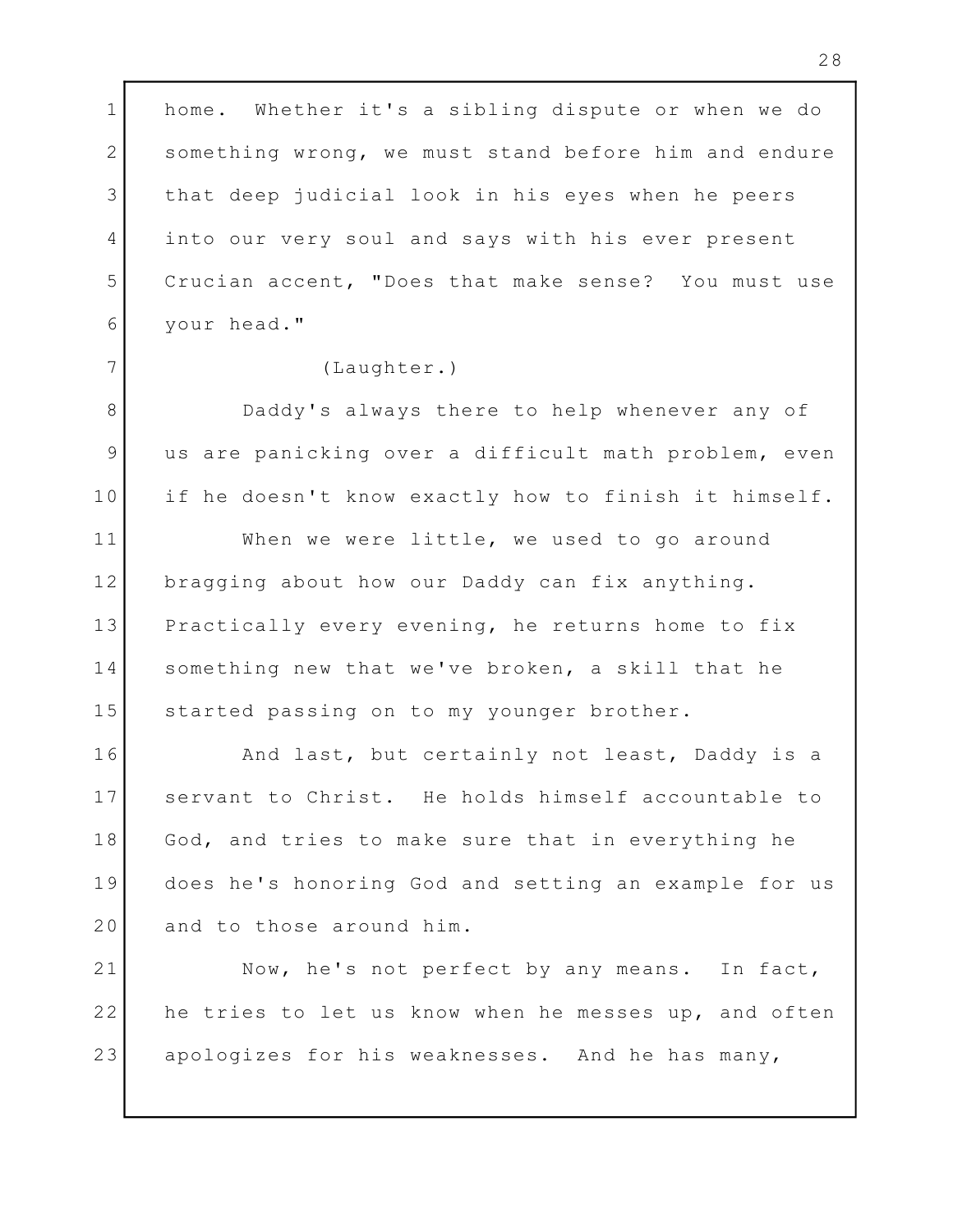1 | that my mom says he has graciously distributed to | 2 each of his children. 3 (Laughter.) 4 But even with all his faults, Daddy still doesn't let them stop him in his life's journey. 5 Christ said in John 12:26, "If any man served me, 6 7 let him follow me. And where I am, there shall his 8 Servant be. If any man served me, him will my 9 Father honor." Daddy understands that his servant's heart 10 11 | towards God has brought him this far and it will | continue to lead him the rest of his life. 12 13 The has lived a life of service, as far as I can remember. And I'm sure he is more than ready to 14 continue to be a remarkable servant to the great 15 16 State of Delaware. Daddy, I'd like to end by giving you a quote 17 18 | from one of your favorite historical figures, William Wallace, the servant leader who began the 19 20 Struggle to liberate Scotland from England. 21 Tf you remember, he said this to Robert the 22 Bruce to persuade him to leadership, "Now tell me, I what does that mean to be noble? Your title gives 23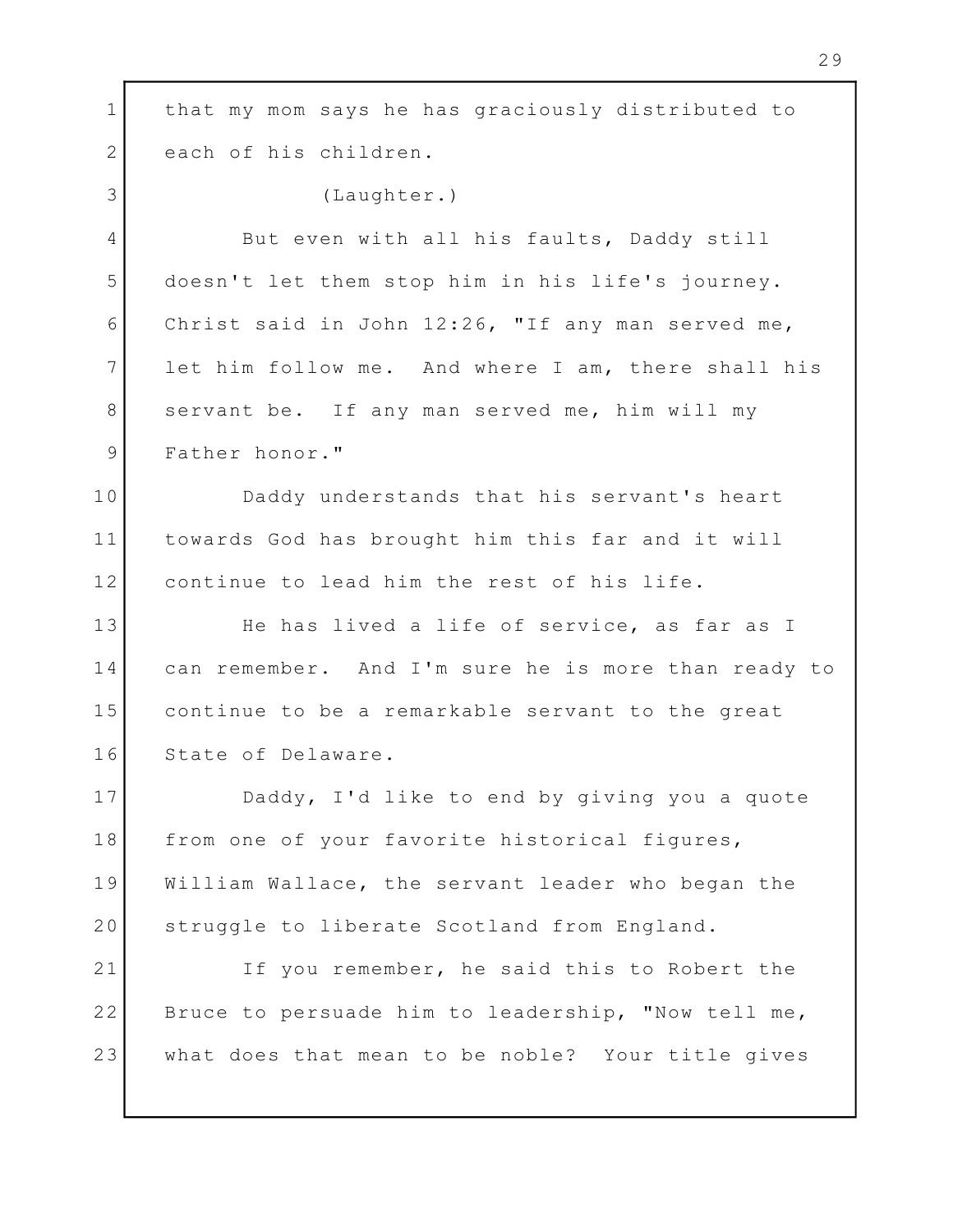1 you claim to the throne of our country, but men 2 don't follow titles, they follow courage. Now, our | 3 People know you. Noble and common, they respect 4 you. And if you would just lead them they'd follow | you. And so would I." 5 Thank you. 6 (Applause.) 7 8 PRESIDENT JUDGE JURDEN: That was fantastic. And if you don't win regionals, I'll be 9 10 the most surprised person in the room. 11 Talso learned that we need to get back the 12 | invite to the Superior Court Chorus that we mailed | 13 to Judge Rennie. 14 and I was also thinking, so we heard from at your Common Pleas and we now heard from 15 16 at your Superior, and you have . So I can even do that math. 17 All right. Now, it's my pleasure to introduce 18 our newest colleague, Judge Rennie. 19 JUDGE RENNIE: Good afternoon. 20 AUDIENCE: Good afternoon. 21 22| JUDGE RENNIE: President Judge Jurden, Judge | Cooch, Chief Judge Smalls, Governor Carney, fellow 23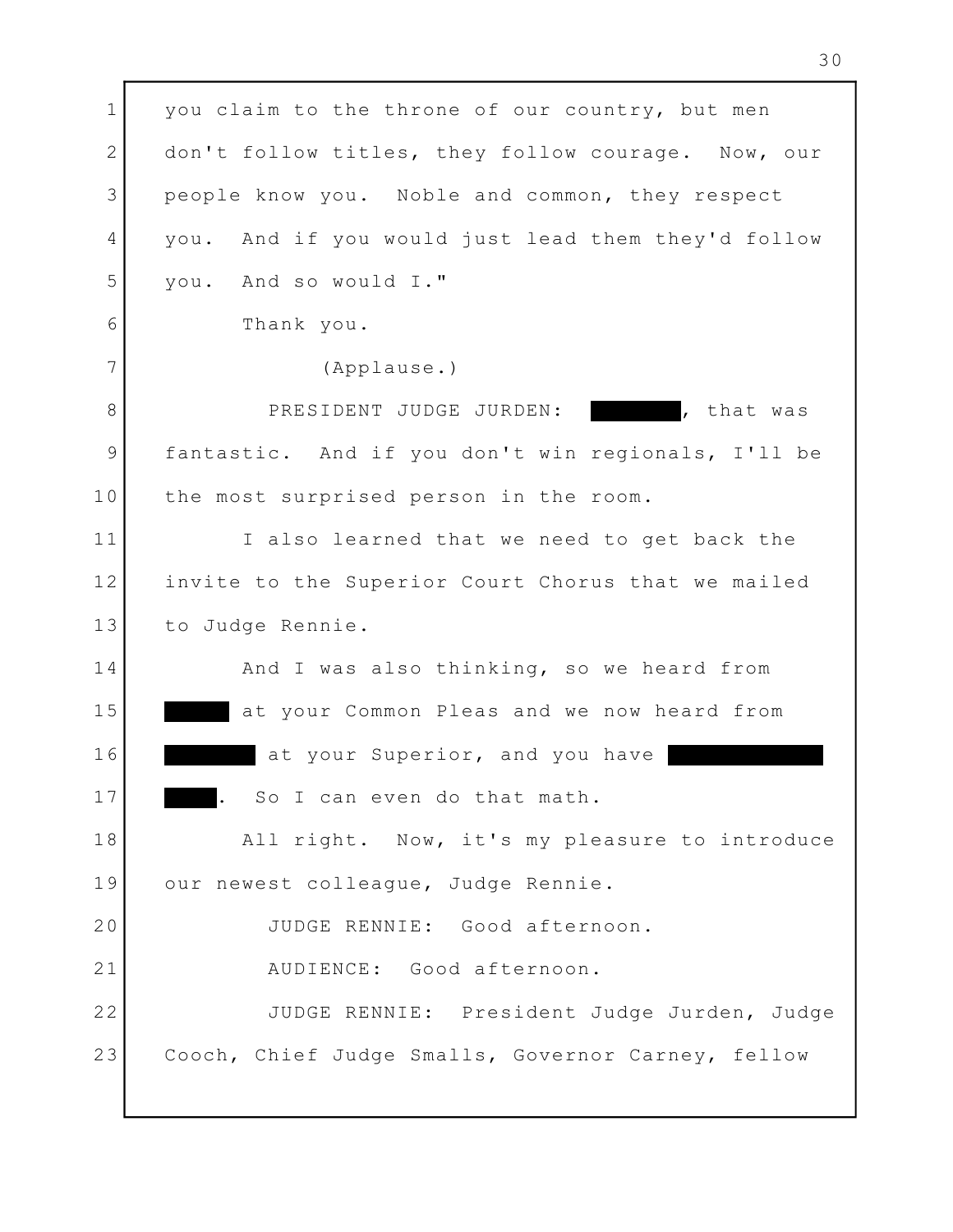1 jurists, members of the bar, friends and family, Theory 2 | thank you for joining me at this momentous occasion. | 3 I am truly honored to be sitting here on this bench I alongside these distinguished jurists. 4 Anyone who knows me knows how important my 5 6 faith is to me. For most of my adult life, I have I adhered to the principle that true humility is 7 8 | recognizing that God and others are responsible for | the accomplishments in one's life. 9 10 So I'd first like to give honor and thanks to  $\vert$ 11 | the Lord Jesus Christ for directing my paths. The | 12 Lord has blessed me to be surrounded by friends, 13 | relatives, church family, good neighbors and colleagues who have supported me and cheered me on. 14 15 | And that is something that I do not take for granted. 16 I've even been blessed to have been connected 17 18 | with an eye doctor, a dentist, an accountant, 19 | financial adviser, a mechanic, all of whom are individuals of high character and who have been 20 21 | rooting me on to do well and who I can turn to to | 22 Seek counsel in difficult times on life issues. As many of you know, I grew up in the U.S. 23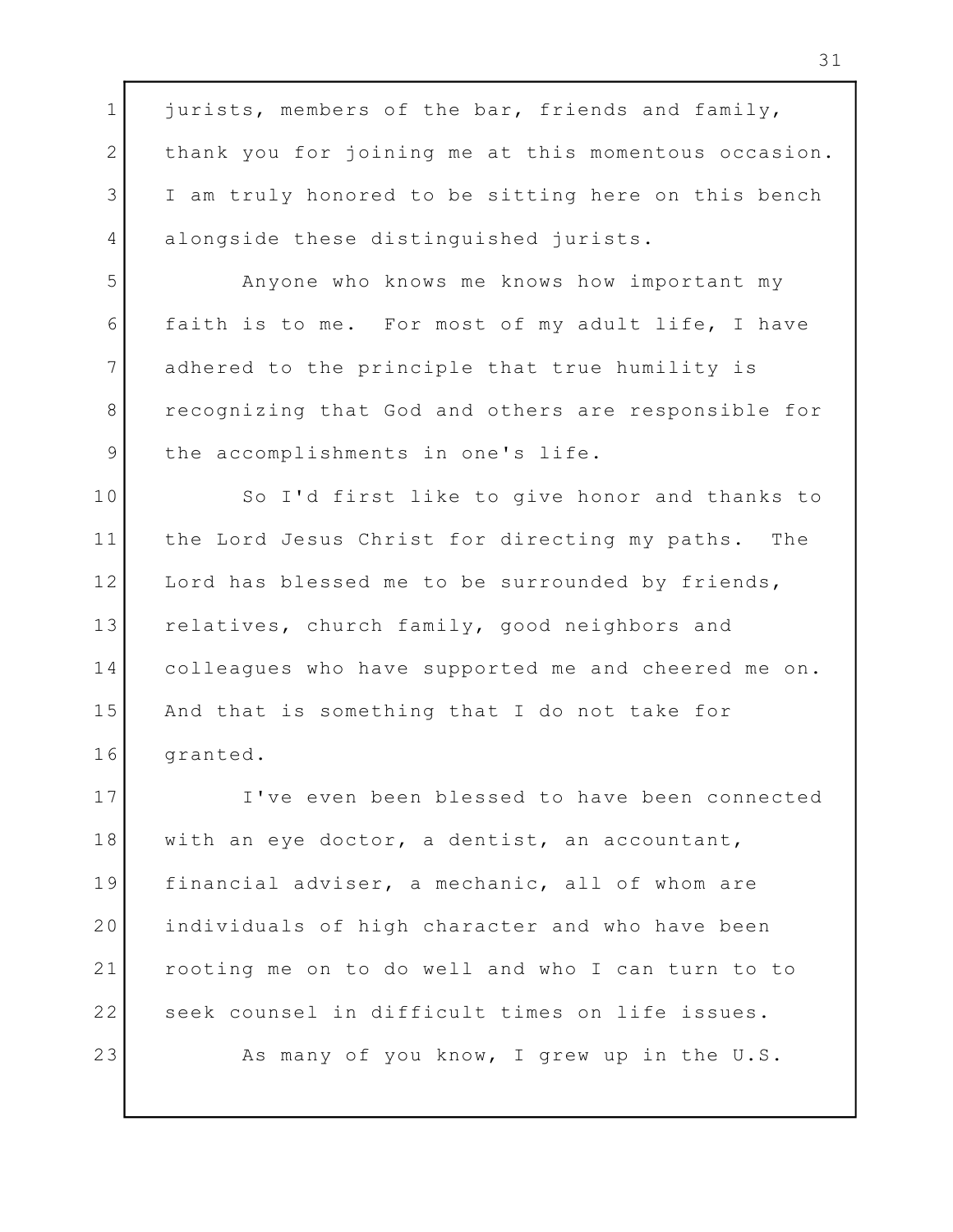Virgin Islands. When the news broke that I received 1 2 a nomination of the Governor and confirmation by the and the state of the state of the state of the state of 3 Senate for this position, the outpouring of support | and well wishes from elementary and high school 4 5 | friends, Senators and many others were overwhelming. | I am pleased to share this accomplishment with them 6 because they're the ones that held me accountable 7 8 and provided guidance and discipline.

9 Growing up, when I did wrong, I would not only be chastised by my parents, but jurisdiction was 10 conferred on all of the old ladies on the block that 11 12 | witnessed my infraction, and they were allowed to | 13 | exact immediate punishment. I guess that's sort of | 14 | like criminal contempt today.

15 My uncle , a recent retiree of the United 16 States Navy who grew up in St. Croix with me is here | 17 | with his family, as well as my friend John who went | 18 to elementary school with me.

19 Rnd I was pleasantly surprised today to find 20 out that my childhood friend who I knew from the age and the state out that my 21 of three, , and his wife came up to surprise me. 22 | I was almost -- my knees buckled, let's put it that | way. 23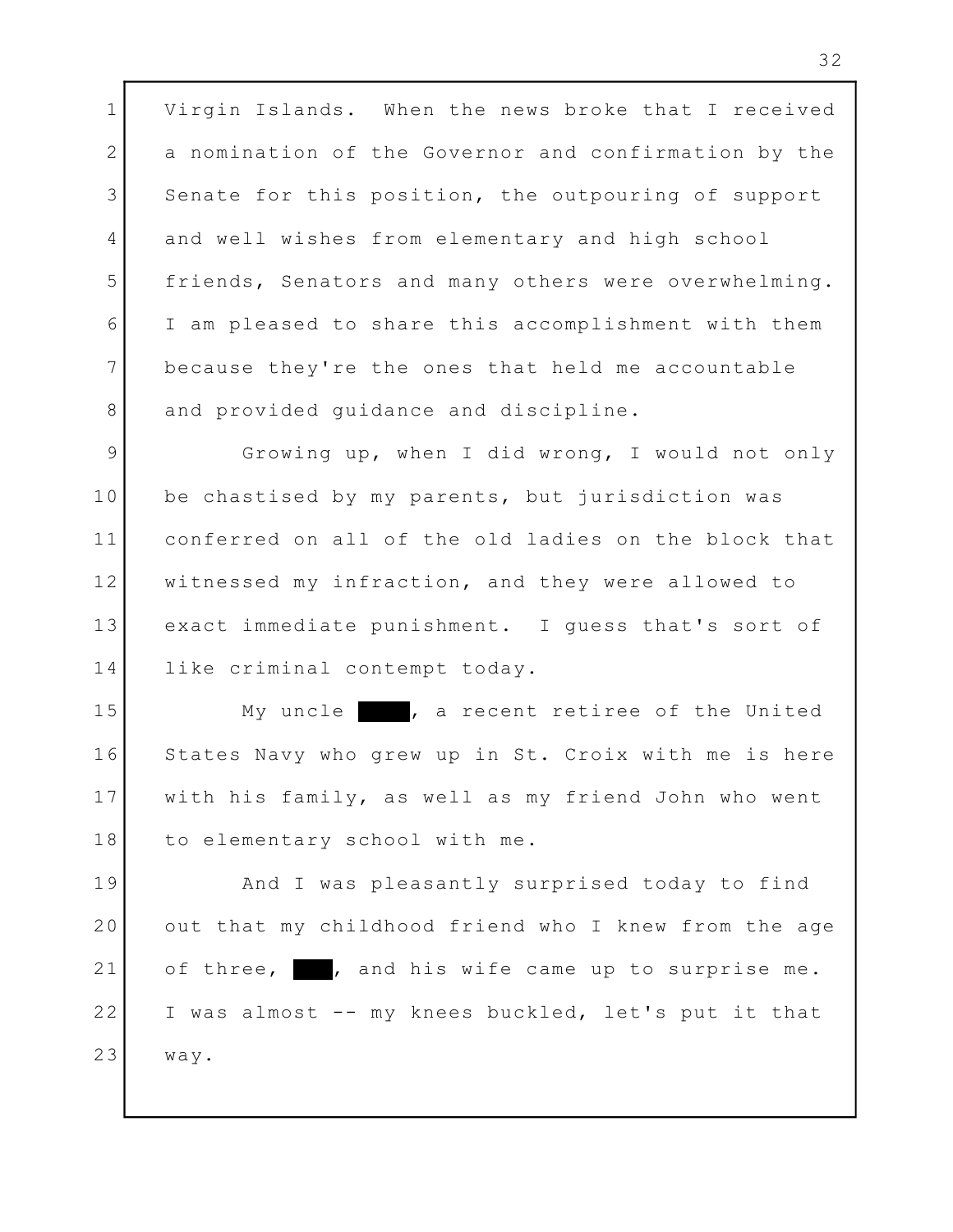(Applause.) 1 2 Now, while I recognize that the person I am 3 | today has a lot to do with all of the people that | 4 have imparted into me, I'm going to take this opportunity to single out only a few of those 5 individuals that are instrumental in this 6 accomplishment. There are many, so I cannot mention 7 8 everyone. But even if I miss you by name, know that 9 | the fact that you are invited and here today, you're | 10 much appreciated. 11 When I consider my journey to the bench, and 12 | particularly this stop, I have a lot to be grateful | 13 | for. And I don't take this opportunity lightly. In | 14 | fact, I view service from the bench as very weighty. | While life as a jurist can be very rewarding, there 15 are sacrifices that are attendant to serving as a 16 17 judge. And usually the sacrifice and burden are  $\qquad$ 18 felt by your immediate family. , words cannot express 19 To my wife

20 | how grateful I am to have you in my corner. To have | 21 | your support while I serve in this capacity means | 22 | the world to me. I could not imagine doing this job | without your hundred percent buy-in. Your prayers, 23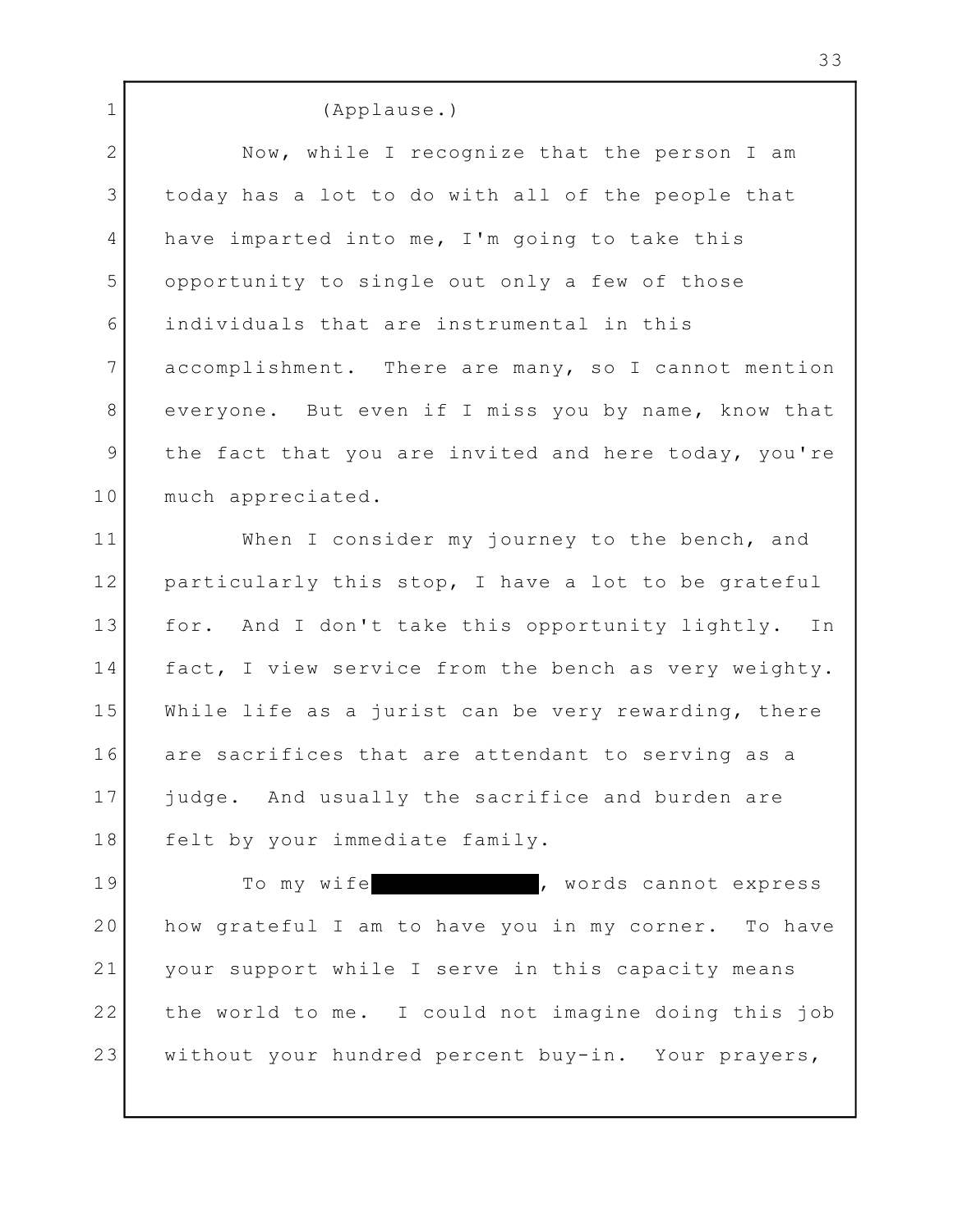1 your encouragement, and even your words of caution ( 2 Serves to keep me focused.

I love and cherish you for who you are and who 3 4 you continue to be to me. My sacrifice, while real, | pales in comparison to the sacrifices that you make 5 on a daily basis for our family. I love you. 6

7 To my children, you make the job of parenting 8 enjoyable. I see slouching, can you sit up? The reward and joy your mom and I experience just to 9 10 See your daily growth in wisdom, character and 11 stature are immeasurable. The honor and respect you | all show to us are noteworthy. 12

13 You all shattered the myths of terrible twos, prickly teens and uncontrollable teenagers. And 14 while you are all prone to error, you continue to 15 16 Strive for excellence in your character.

My parents are here with me today. And they 17 18 | have been pillars of support in my life. To the 19 extent that I am even considered to tangentially and the set of 20 | possess traits that are associated with a successful | 21 | judge, I learned them from you. You all have raised | 22 | me to strive for excellence and pursue wisdom. But | importantly, you made certain that I saw the value 23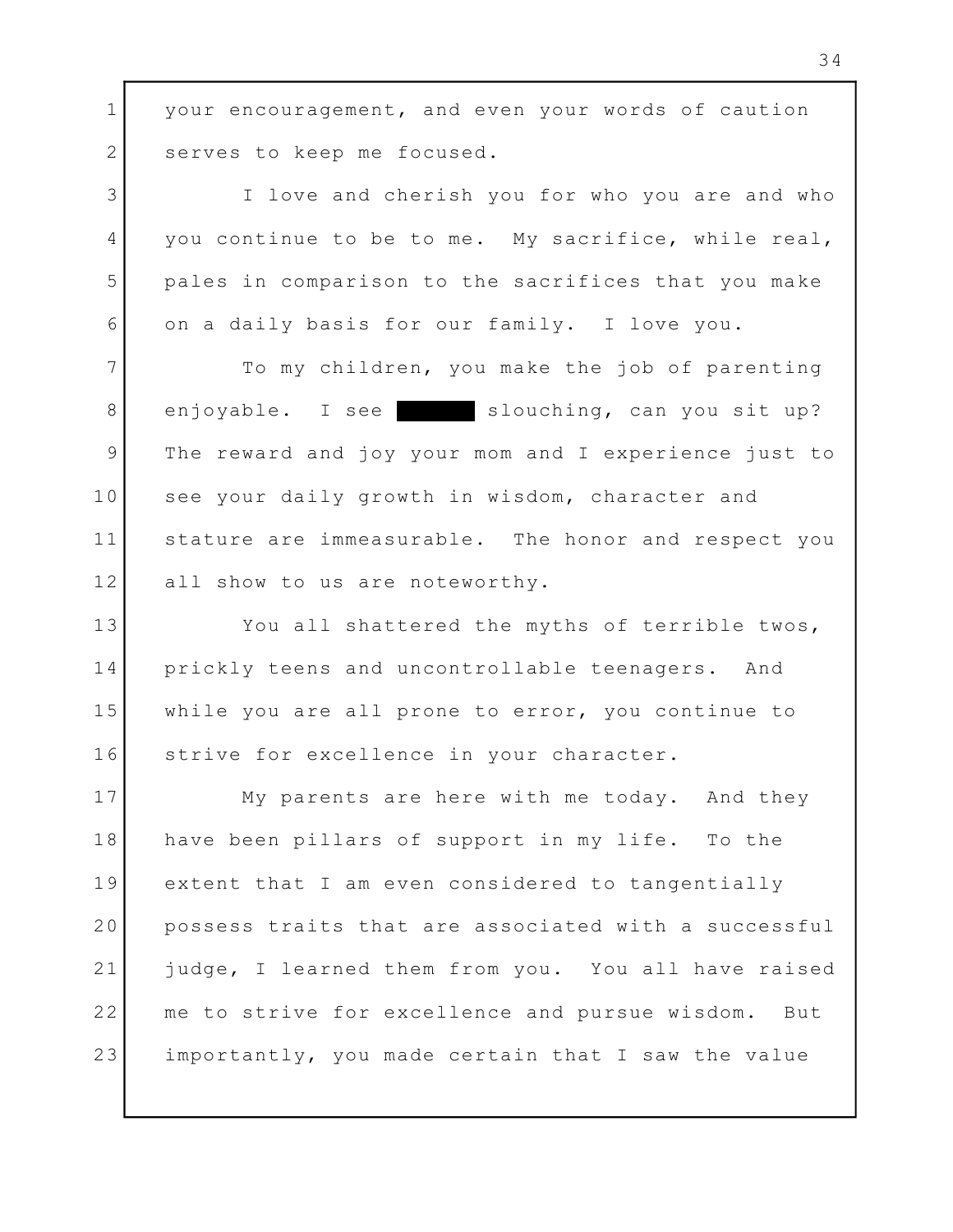1 of treating every human being as deserving of 2 dignity and respect. My dad loves old wise sayings and proverbs. 3 4 He regularly reminded me of the words in Proverbs 5 | that "If one gives an answer before he hears it is folly and shame." 6 7 The would often tell us that there is no need to be loud and obnoxious to prove a point. And you 8 9 | will gather more flies with honey than with vinegar. | 10 | The one who states his case first seems right until | 11 | the other comes and examines him. These are just a I 12 few of the many proverbs and wise sayings that my dad imparted in me. And I've incorporated those 13 lessons in my daily life and in judging. Thank you 14 15 for training me. To my mom, you are a prayer warrior. You are 16 constantly praying for my brother and I, and knowing 17 18 that keeps me leveled. My brother and his wife, and my niece and 19 , they flew in from 21 The support me at this event. My brother has always been my best friend and supported me 22 unfailingly. I know at times he thought he was my 20 nephew, 23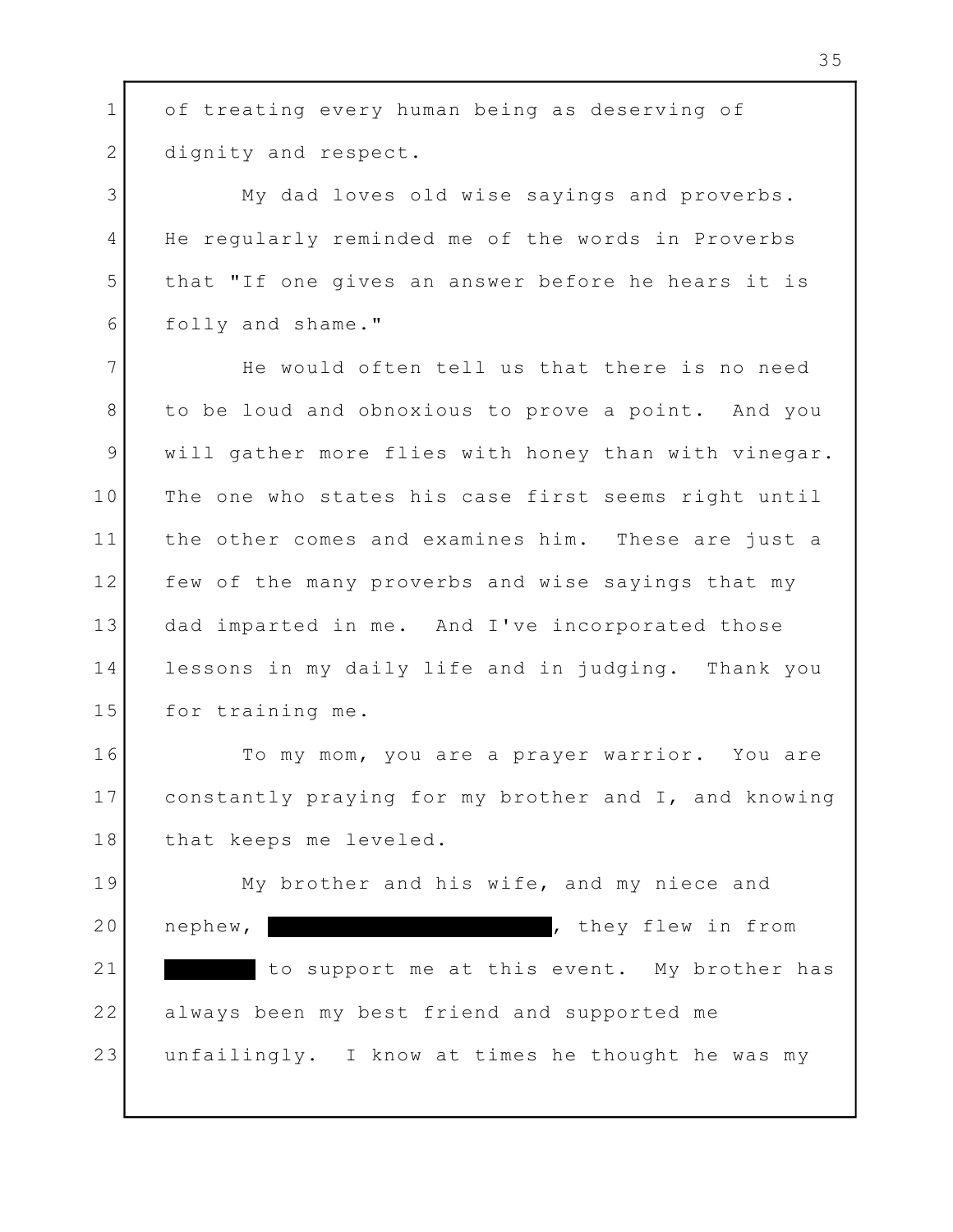1 older brother, but he's actually my younger brother. 2 I remember when, as a teenager, he would save 3 | his grass cutting earnings to send to me while I was | 4 at college to help me out with spending money. I want to thank you for your support. 5 My mother-in-law, sisters-in-law are here with 6 me. My father-in-law could not make it today, but 7 8 | he's supported me over the years. I've often said 9 | that you can drop the "in-law" reference when it comes to you guys, because you've always treated me 10 as one of your own. 11 My wife would often say that if she ever had 12 13 | to go to her mother with a complaint -- not that she | 14 | would ever have to do such a thing about me -- of course I'm speaking hypothetically -- her mother 15 would likely reply, "And what did you do?" 16 17 I love you all and appreciate you. 18 Thave a host of other family and friends that came in to support me from New York, New Jersey, 19 Maryland, and D.C. I thank you for your unwavering 20 21 support. I've been blessed to have two grandparents who 22 are still alive. My grandmother is in Trinidad; my 23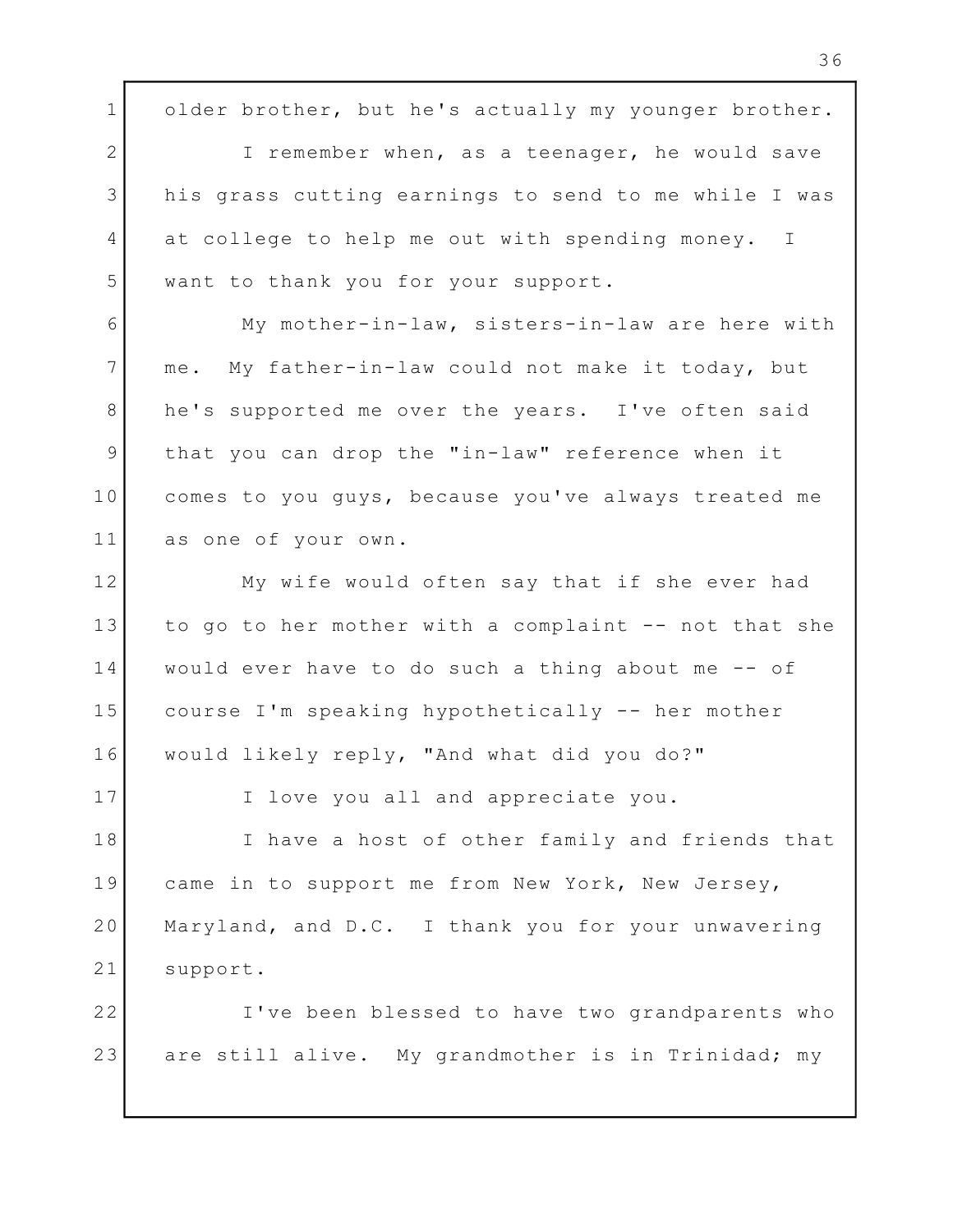1 | grandfather is in New York. My aunt and her fiance | and her fiance are 3 here to support me in representation of my 4 grandfather. I could not begin to name each of you or the 5 Court would be forced to pay overtime wages to the 6 7 staff. So suffice it to say, thank you. 8 To my Court of Common Pleas family, I 9 appreciate you. To my CCP judicial colleagues, I was a junior member of the Court, but you welcomed 10 me with open arms. You made it clear that I was a 11 12 valuable part of the Court from the outset. Chief Judge Smalls, your leadership made it 13 possible for me to not only learn the art of 14 15 | judging, but to learn it quickly. Your mentorship was invaluable. 16 17 The other judicial officers were gracious with  $\vert$ 18 | their time, and I appreciate how we were able to Theory 19 Seamlessly integrate as a family and pitch in for the seamless of 20 one another. 21 To the CCP staff, I can say without a doubt, you made my work on the bench easy. From the 22 bailiffs, to the clerks, to Kelly, the receptionist.  $2$ 23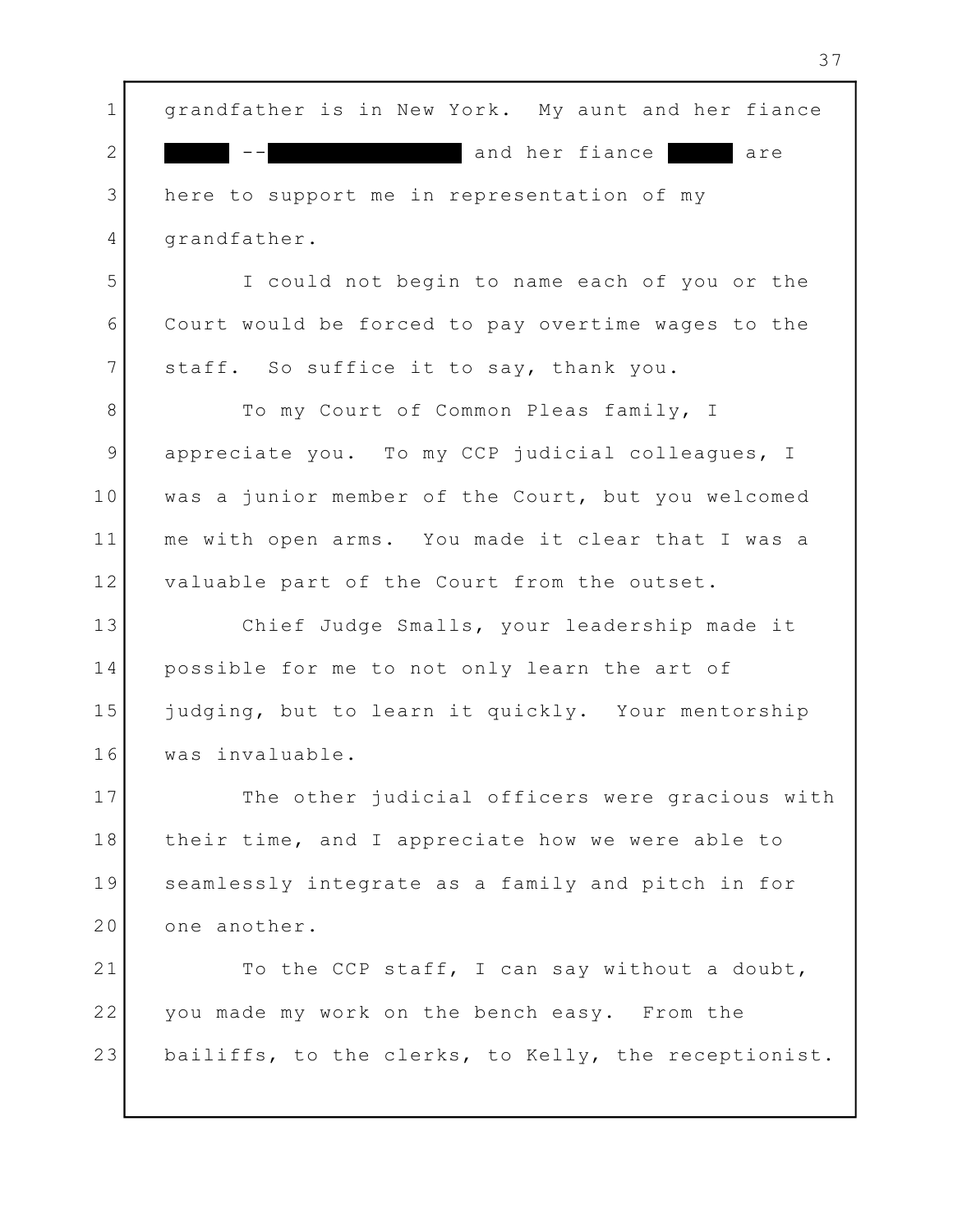1 There were times early on when I was lost with There were times early on when I was lost with 2 | respect to protocol, and you guys with dignity and | 3 honor pointed me in the right direction. A quick anecdote. I remember shadowing a jury 4 5 | trial calendar, and while reviewing the process my 6 eyes started to glaze over. My third day on the the the started to glaze over. My third day on the 7 bench, the clerk on the jury trial calendar, Charmar, looked at me and said, "I think I see those 8 glazed eyes of yours. Don't worry, I got you, Judge 9 Rennie." 10 11 and this was a sentiment and attitude of all and this was a sentiment and attitude of all 12 | the clerks, the bailiffs and other staff at CCP | 13 during my tenure. You definitely have my heart. 14 Now to my Superior Court colleagues, thank you 15 | for rolling out the red carpet for me. I had judges | 16 | reaching out to me even before I officially began. 17 Judge Rocanelli comes to mind. Everyone has bent over backwards to make my 18 19 | transition smooth and to assure that my decision to | 20 join the Court was the right one. 21 President Judge Jurden has gone out of her way 22 | to make certain that my transition was smooth, from | the confirmation process until now. That staff has 23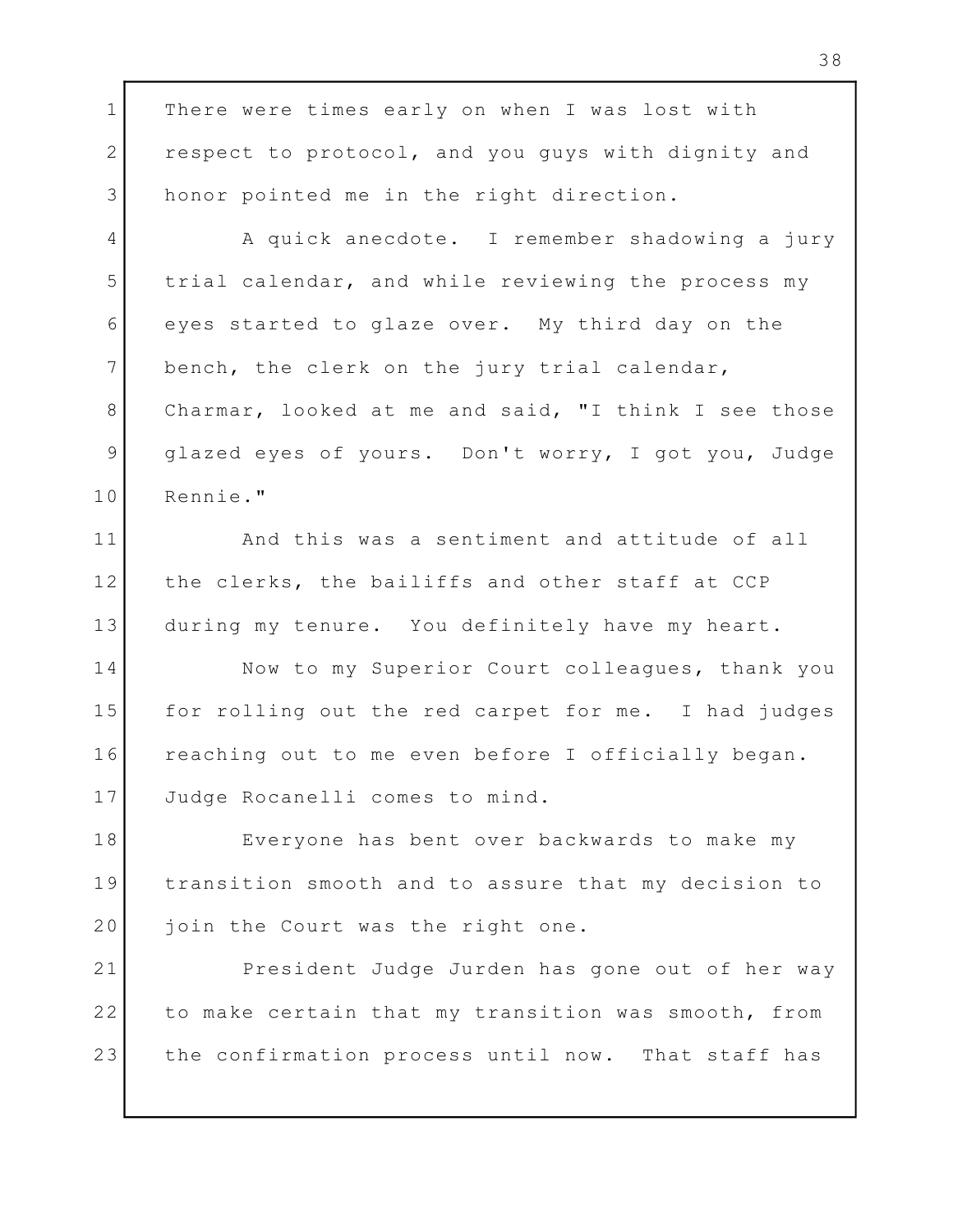1 been amazing as well. They have pitched in when I and 2 did not yet have a civil clerk and the judicial 3 Secretaries reached out to my judicial secretary and the secretary of the secretaries of the secretary and t 4 | with advice on how to navigate scheduling and other | processes in the Court. 5

Oh, this reminds me, my judicial secretary, 6 7 The started with me when I was in CCP, and I The 1 think I just might keep her. She's been a trooper 8 9 at navigating this process with me, and works hard | to keep me on track. Thank you. 10

11 1 I would be remiss if I didn't thank the 12 Superior Court administrative staff that worked 13 | tirelessly on the logistics to make this investiture | possible: Susan Judge, Kristin Deangelo, Linda 14 Carmichael, and Shiela Kumpf. As well as many 15 others behind the scenes. Thank you. 16

Emilie, I would like to thank you for your 17 18 | friendship. I vividly recall you making time for me | 19 to provide an outside perspective on the partnership | 20 process when I was in the cusp of making partner and  $\vert$ 21 | you at the time had already made partner. Your sage | 22 | advice was beneficial in helping me to navigate that | process. 23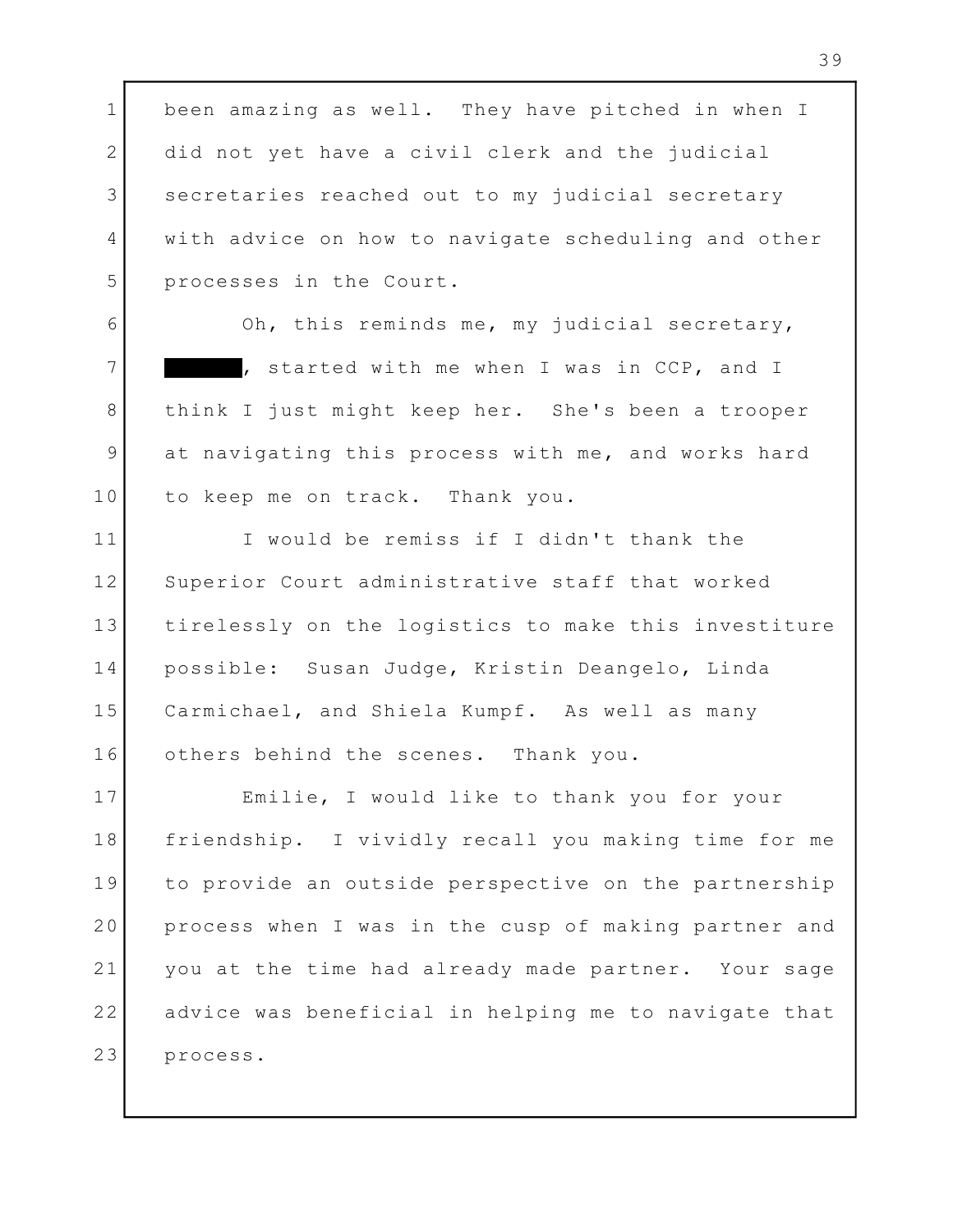1 T enjoy serving alongside you in the Delaware 2 Leadership Breakfast Committee, and I've had the opportunity to witness your dedication to the Prayer 3 4 for the Spiritual Health of Delaware and its leaders. 5 My former partners from Fox Rothschild came 6 7 out to support me, thank you. It was an honor to 8 Serve as your law partners, and I hope that I make you all proud. 9 I'd like to thank my church family. You all 10 11 | have been brothers and sisters to me in every sense | of the word. Thank you for your constant prayers 12 13 and words of encouragement and helping to keep me 14 focused on what is important in life. 15 Finally, but certainly not least, I would like 16 to thank Governor Carney for nominating me to this (1988) 17 | position. I will endeavor to fulfill my role as a 18 | judicial officer in a manner that will validate your | decision. 19 20 I also wish to thank the Senate and the 21 Judicial Nominating Committee for their vote of 22 confidence. I look forward to the opportunity to continue 23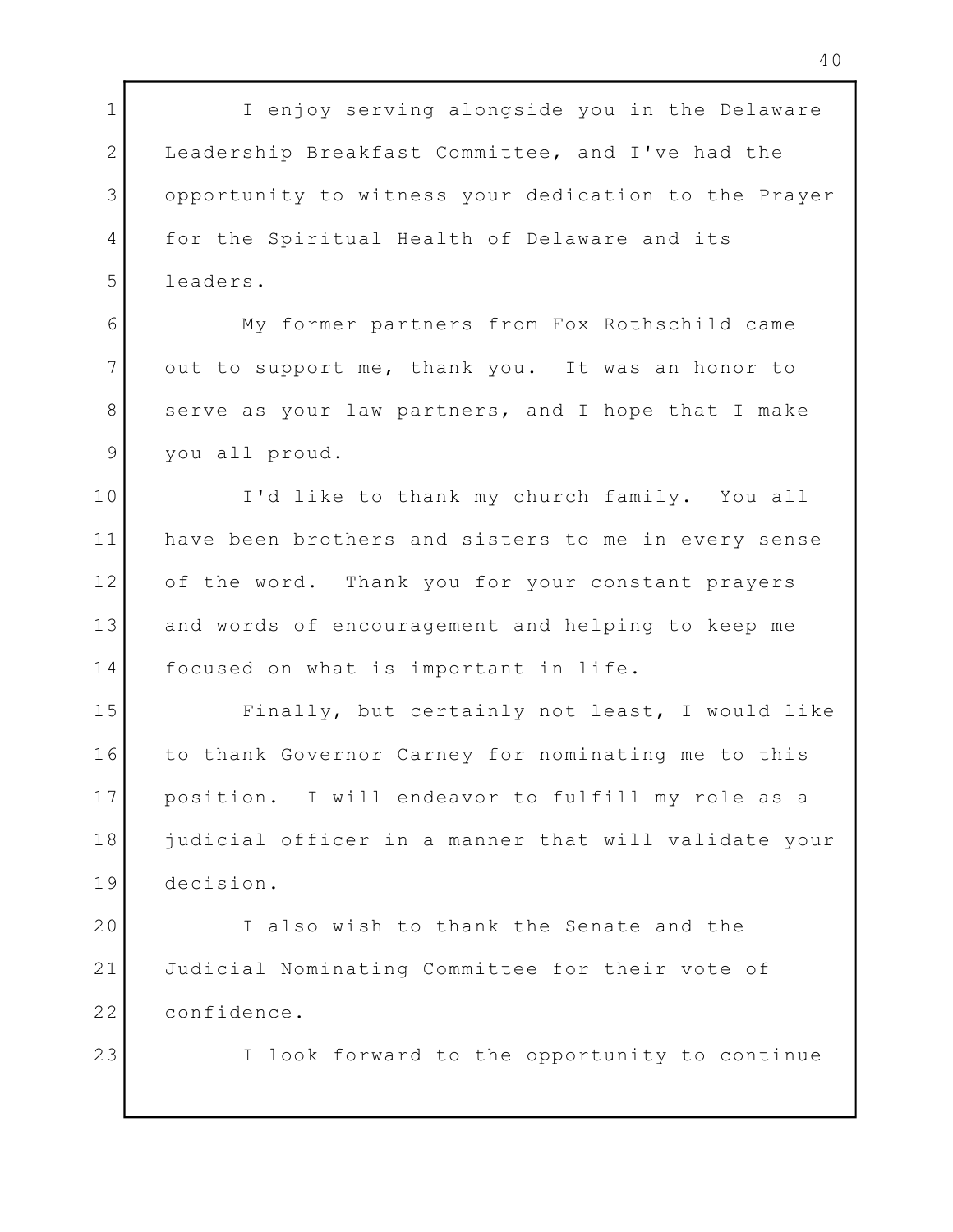1 to serve the public in my role as a Superior Court | 2 judge. Thank you all for coming and God bless you. (Applause.) 5 PRESIDENT JUDGE JURDEN: And with that, 6 ladies and gentlemen, we are adjourned, with a 7 | reception immediately following outside. I hope all | of you can stay and congratulate and celebrate our new judge. 10 Thank you all for attending. (Applause.) (Investiture ceremony adjourned at 3:53 p.m.)  $\mathcal{L} = \mathcal{L} \times \mathcal{L}$  , where  $\mathcal{L} = \{ \mathcal{L} \times \mathcal{L} \times \mathcal{L} \times \mathcal{L} \}$